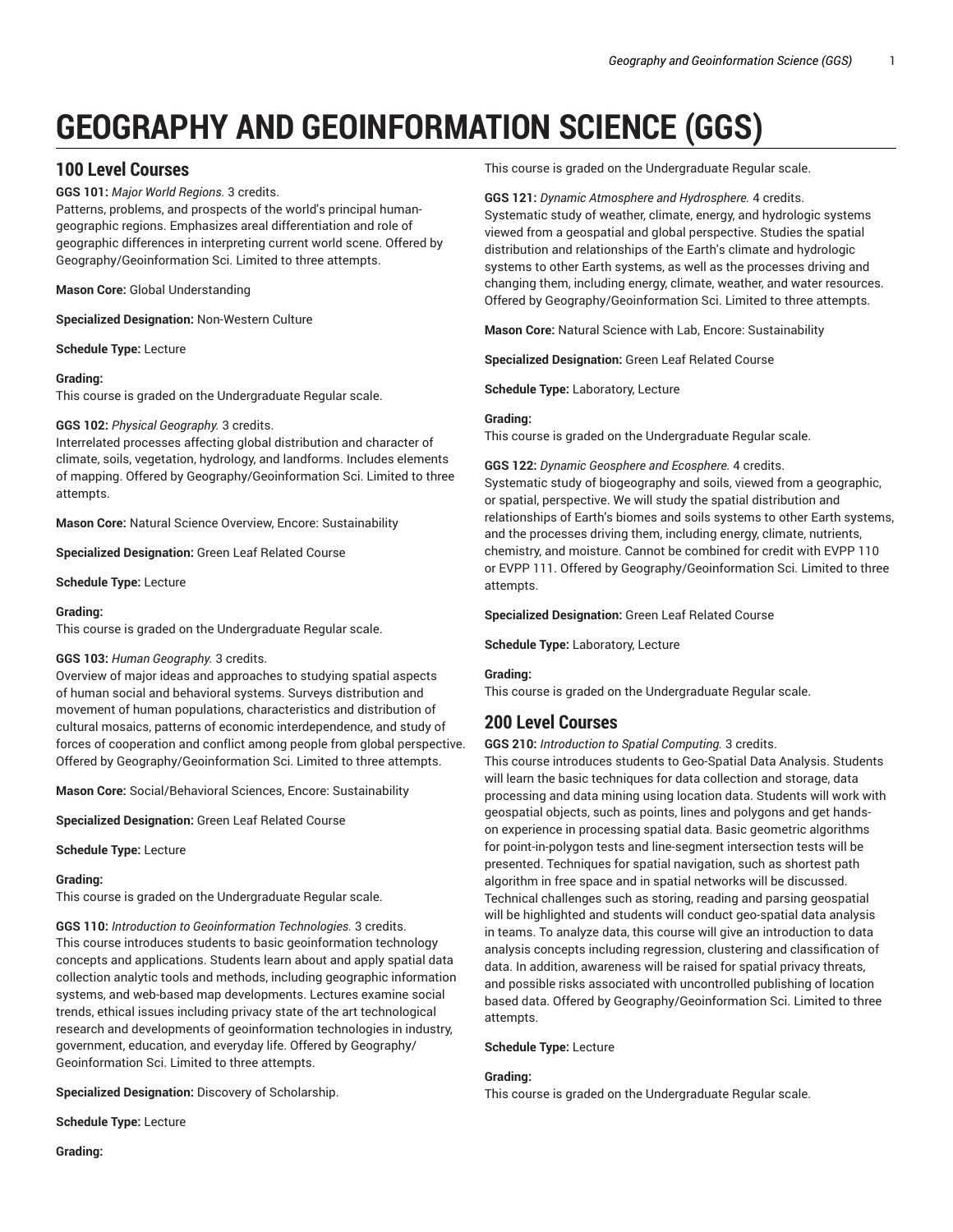# **300 Level Courses**

**GGS 300:** *Quantitative Methods for Geographical Analysis.* 3 credits. Comprehensive introduction to quantitative methods in spatial analysis, with emphasis on solving geographical research problems. Topics include nature of spatial data; collection of spatial data; preparation of spatial data for mapping, geographic information systems, and statistical analysis; descriptive spatial statistics; areal sampling theory and methods; probability theory and distributions; hypothesis testing; correlation and regression; and areal and point pattern spatial statistics. Offered by Geography/Geoinformation Sci. Limited to three attempts.

# **Specialized Designation:** Scholarly Inquiry.

**Recommended Prerequisite:** 30 credits, including GGS 102 and 103 or permission of instructor.

#### **Schedule Type:** Lecture

# **Grading:**

This course is graded on the Undergraduate Regular scale.

#### **GGS 301:** *Political Geography.* 3 credits.

Distribution and effects of power on landscape, particularly on national and global scales. Offered by Geography/Geoinformation Sci. Limited to three attempts.

# **Recommended Prerequisite:** 30 credits

**Schedule Type:** Lecture

#### **Grading:**

This course is graded on the Undergraduate Regular scale.

# **GGS 302:** *Global Environmental Hazards.* 3 credits.

Introduces applications of observational and modeling techniques to natural hazards and the threat they pose to the world, as well as a general introduction to global climate change and its effect on regional and local scales. Examples include topics of interest to different countries and regions of the world, such as earthquakes, sand and dust storms, slope failures, volcanoes, land slides, droughts and desertification, floods, hurricanes and typhoons, severe weather, wild fires (U.S., Indonesia, Africa, S. America), sea-level rise, and tsunamis. Covers Earth system science topics related to the above hazards and their coupling with anthropogenic hazards as well as how societies respond to natural disasters and mitigation. Offered by Geography/Geoinformation Sci. Limited to three attempts.

# **Specialized Designation:** Green Leaf Related Course

**Recommended Prerequisite:** 30 hours and undergraduate status

**Schedule Type:** Lecture

#### **Grading:**

This course is graded on the Undergraduate Regular scale.

#### **GGS 303:** *Geography of Resource Conservation.* 3 credits.

Provides analysis of world resources distribution, conservation, and preservation; and problems resulting from their natural occurrence and utilization. Uses knowledge from physical and social sciences to develop complex and sophisticated understanding of issues surrounding natural resource exploitation and management, conservation, and preservation. Offered by Geography/Geoinformation Sci. Limited to three attempts.

#### **Mason Core:** Encore: Sustainability, Synthesis

# **Specialized Designation:** Green Leaf Related Course

**Recommended Prerequisite:** 30 credits, and completion or concurrent enrollment in all other required Mason Core courses.

**Schedule Type:** Lecture

#### **Grading:**

This course is graded on the Undergraduate Regular scale.

**GGS 304:** *Population Geography.* 3 credits.

Spatial distribution of population, its causes and effects, and changing patterns resulting from population mobility. Emphasizes spatial characteristics of variables such as age, sex, race, education, and income. Offered by Geography/Geoinformation Sci. Limited to three attempts.

**Mason Core:** Encore: Sustainability, Synthesis

**Specialized Designation:** Green Leaf Related Course

**Recommended Prerequisite:** 30 credits and completion of or concurrent enrollment in all Mason Core requirements.

**Schedule Type:** Lecture

#### **Grading:**

This course is graded on the Undergraduate Regular scale.

#### **GGS 305:** *Economic Geography.* 3 credits.

Analyzes pattern of distribution of world economic activity, spatial economics behind this pattern, and influence of distribution on other spatial systems. Offered by Geography/Geoinformation Sci. Limited to three attempts.

#### **Recommended Prerequisite:** 30 credits

**Schedule Type:** Lecture

# **Grading:**

This course is graded on the Undergraduate Regular scale.

#### **GGS 306:** *Urban Geography.* 3 credits.

Structure and internal differentiation of cities. Variety of perspectives on nature of cities, and opportunities for intensive use of space. Urban problems and alternatives in their spatial context. Offered by Geography/ Geoinformation Sci. Limited to three attempts.

# **Schedule Type:** Lecture

# **Grading:**

This course is graded on the Undergraduate Regular scale.

#### **GGS 307:** *Sustainable Development.* 3 credits.

Explores the concepts, applications, and tools for analysis and decision making in support of environmentally sustainable development. Case studies and problem-solving exercises will be used to stimulate learning and provide practical experience in addressing sustainable development issues. Offered by Geography/Geoinformation Sci. Limited to three attempts.

**Specialized Designation:** Green Leaf Focused Course

**Recommended Prerequisite:** 60 hours; GGS 122 and GGS 302, or permission of instructor.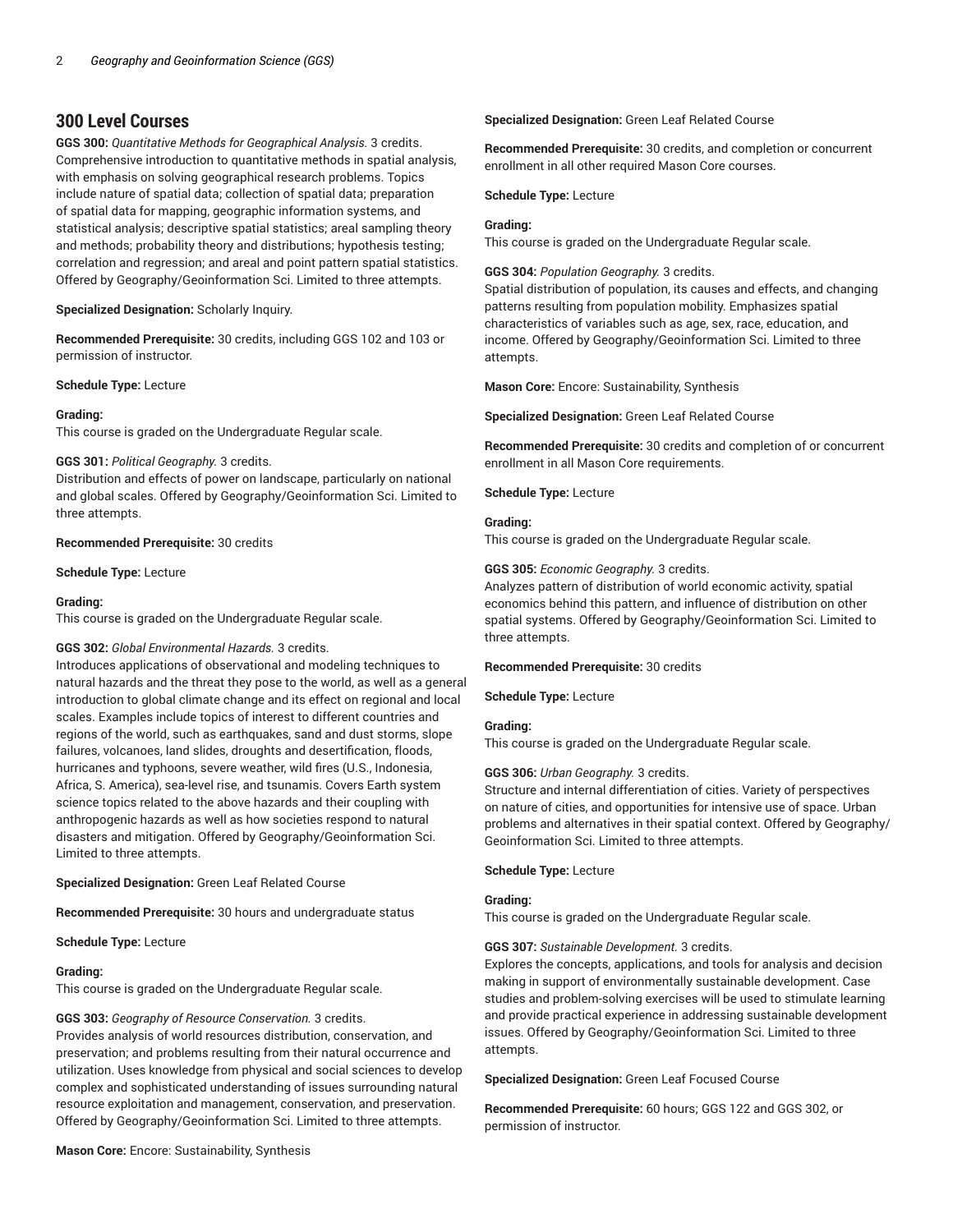**Schedule Type:** Lecture

#### **Grading:**

This course is graded on the Undergraduate Regular scale.

# **GGS 308:** *Field Mapping Techniques.* 3 credits.

Basic techniques for collecting and recording spatial field data, including topographic maps, compass, transit, alidade, and geographic positioning systems. Includes field work. Offered by Geography/Geoinformation Sci. Limited to three attempts.

**Recommended Prerequisite:** MATH 105, GGS 102 or GEOL 101, and 30 credits.

# **Schedule Type:** Laboratory

#### **Grading:**

This course is graded on the Undergraduate Regular scale.

#### **GGS 309:** *Meteorology and Climate.* 3 credits.

Elements of meteorology; analysis of world distribution of meteorological controls as bases of regional climatic variations. Offered by Geography/ Geoinformation Sci. Limited to three attempts.

**Recommended Prerequisite:** GGS 102, 121, or equivalent, or permission of instructor.

#### **Schedule Type:** Lecture

#### **Grading:**

This course is graded on the Undergraduate Regular scale.

#### **GGS 310:** *Introduction to Digital Cartography.* 3 credits.

Study and creation of maps. Fundamental mapping principles (projection, scale, generalization, symbolization) and applied computer-based cartographic production. Offered by Geography/Geoinformation Sci. Limited to three attempts.

#### **Schedule Type:** Lecture

#### **Grading:**

This course is graded on the Undergraduate Regular scale.

**GGS 311:** *Introduction to Geographic Information Systems.* 3 credits. Fundamental concepts and theories for appropriate use of geographic information systems (GIS). Discusses basic GIS functionality and applications in various fields. Offered by Geography/Geoinformation Sci. Limited to three attempts.

#### **Specialized Designation:** Scholarly Inquiry.

**Schedule Type:** Lecture

#### **Grading:**

This course is graded on the Undergraduate Regular scale.

# **GGS 312:** *Physical Climatology.* 3 credits.

Quantitative description of nature and theory of the climate system, dynamics of atmosphere-ocean-land surface, internal interactions and response to external forcing, description of the climate record and simple climate models. Offered by Geography/Geoinformation Sci. Limited to three attempts. Equivalent to CLIM 312.

# **Specialized Designation:** Green Leaf Related Course

**Recommended Prerequisite:** 30 hours; and GGS 121, MATH 113, PHYS 243-244, or permission of instructor.

**Schedule Type:** Lecture

#### **Grading:**

This course is graded on the Undergraduate Regular scale.

**GGS 314:** *Severe and Extreme Weather.* 3 credits.

Behavior of weather events ranging from small scale (e.g., thunderstorms and tornadoes) to mesoscale (e.g., fronts and hurricanes). Introduces the dynamical and physical processes, atmospheric boundary layer processes, and coupling between different spatial scales that create and shape severe and localized weather events. Offered by Geography/ Geoinformation Sci. Limited to three attempts. Equivalent to CLIM 314.

**Specialized Designation:** Green Leaf Related Course

**Recommended Prerequisite:** MATH 113 or equivalent; CLIM/ PHYS 111/112 or EOS 121 or GGS 121.

**Schedule Type:** Lecture

#### **Grading:**

This course is graded on the Undergraduate Regular scale.

**GGS 315:** *Geography of the United States.* 3 credits. Diversity of US physical and cultural landscapes. Offered by Geography/ Geoinformation Sci. Limited to three attempts.

**Recommended Prerequisite:** 6 credits of geography or American Studies, or permission of instructor.

**Schedule Type:** Lecture

# **Grading:**

This course is graded on the Undergraduate Regular scale.

**GGS 316:** *Geography of Latin America.* 3 credits. Regional survey of physical resources, populations, cultural characteristics, and economic activities in Latin America. Offered by Geography/Geoinformation Sci. Limited to three attempts.

#### **Specialized Designation:** Non-Western Culture

**Recommended Prerequisite:** 6 credits of Geography or Latin American Studies, or permission of instructor.

**Schedule Type:** Lecture

# **Grading:**

This course is graded on the Undergraduate Regular scale.

#### **GGS 317:** *Geography of China.* 3 credits.

Survey the physical, resources, environmental and population characteristics of China, and its urban, economic, and transportation systems development from a geographical perspective. Offered by Geography/Geoinformation Sci. Limited to three attempts.

#### **Schedule Type:** Lecture

#### **Grading:**

This course is graded on the Undergraduate Regular scale.

# **GGS 319:** *Air Pollution.* 3 credits.

Description of major types of air pollution and introduction to how their characteristics are influenced by interaction with the atmosphere. Topics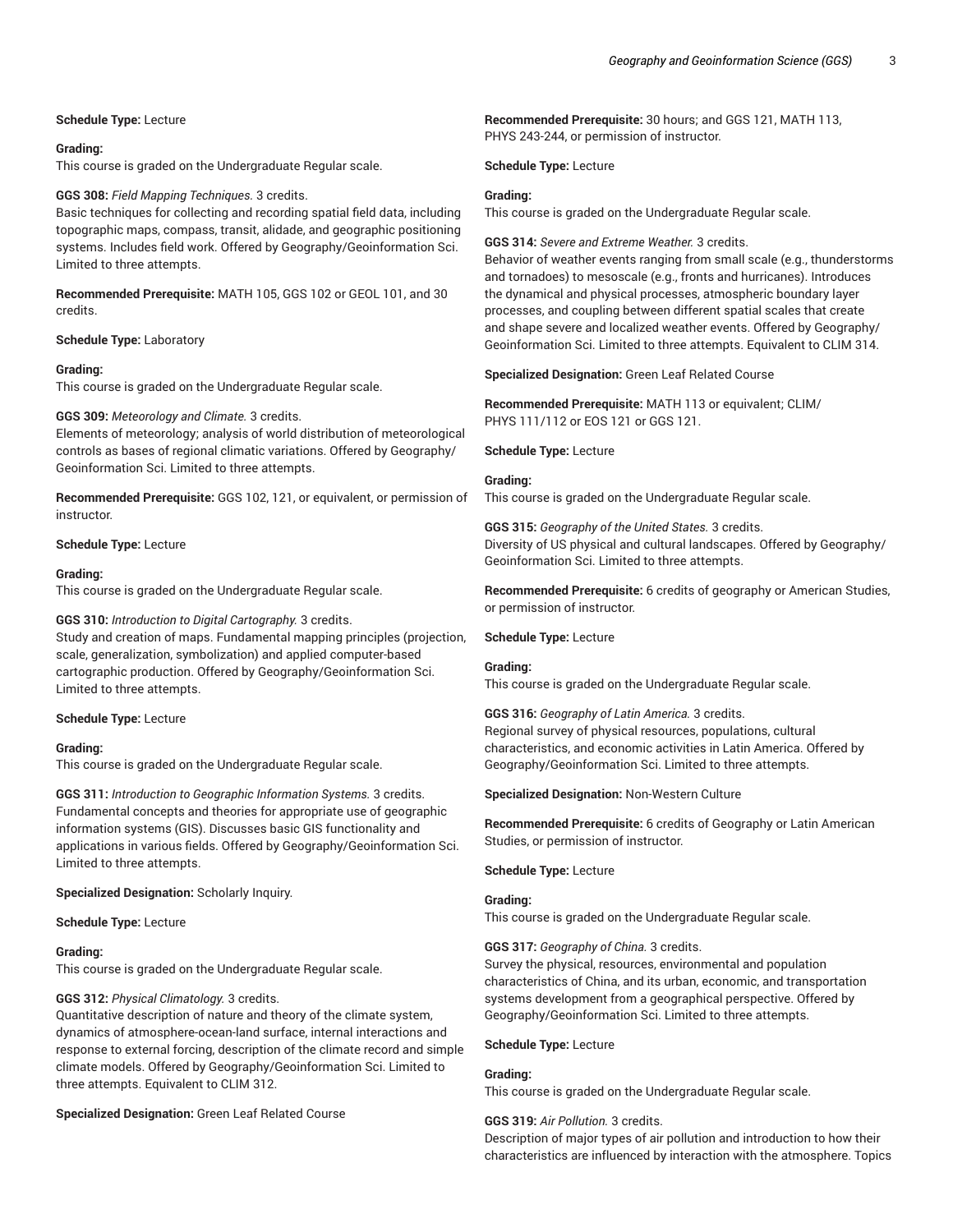include sources and distribution of pollution from local to global scales, effects of radiation and wind on pollution, modeling of plume dispersion and pollution effects on climate. Offered by Geography/Geoinformation Sci. Limited to three attempts.

**Specialized Designation:** Green Leaf Related Course

**Recommended Prerequisite:** CLIM 111 or GGS 121.

**Schedule Type:** Lecture

#### **Grading:**

This course is graded on the Undergraduate Regular scale.

# **GGS 320:** *Geography of Europe.* 3 credits.

Environmental, economic, social, and political factors influencing regional structure of Europe. Offered by Geography/Geoinformation Sci. Limited to three attempts.

**Recommended Prerequisite:** 6 credits of Geography or European Studies, or permission of instructor.

#### **Schedule Type:** Lecture

#### **Grading:**

This course is graded on the Undergraduate Regular scale.

#### **GGS 321:** *Biogeography.* 3 credits.

A survey of the relationship between distribution of plants and animals on the earth surface and the physical geography and environmental characteristics. Offered by Geography/Geoinformation Sci. Limited to three attempts. Equivalent to BIOL 374.

**Recommended Prerequisite:** GGS 122 or permission of instructor.

#### **Schedule Type:** Lecture

#### **Grading:**

This course is graded on the Undergraduate Regular scale.

# **GGS 322:** *Issues in Global Change.* 3 credits.

Provides the basis for evaluating existing and emerging issues in the environmental sciences at the regional and global scale, using interdisciplinary scientific principles. Combines activities designed to provide an understanding of the following: first principles underlying regional/global issues in the environmental sciences, with attention to links among the disciplines of atmospheric sciences, biology, ecology, hydrology, oceanography, geology, human health, toxicology, and mathematical modeling; concepts of systems control, feedbacks, modeling, and hierarchical scales (spatial and temporal); role of retrospective analyses in developing a scientifically sound basis for evaluation and analysis; and studies of specific issues of interest on a regional to global scale. Offered by Geography/Geoinformation Sci. May be repeated within the degree for a maximum 6 credits.

**Specialized Designation:** Green Leaf Related Course

**Recommended Prerequisite:** GGS 121, GGS 122, or permission of instructor.

#### **Schedule Type:** Lecture

# **Grading:**

This course is graded on the Undergraduate Regular scale.

**GGS 325:** *Geography of North Africa and the Middle East.* 3 credits. Environmental, economic, and social factors of differentiation of regional structure and distribution of resources in North African and Middle Eastern countries. Offered by Geography/Geoinformation Sci. Limited to three attempts.

**Specialized Designation:** Non-Western Culture

**Recommended Prerequisite:** 6 credits of Geography or courses related to Middle East, or permission of instructor.

**Schedule Type:** Lecture

# **Grading:**

This course is graded on the Undergraduate Regular scale.

**GGS 330:** *Geography of the Soviet Succession States.* 3 credits. Analyzes geographic factors involved in history, economic development, and geopolitical situation of the former Soviet Union. Offered by Geography/Geoinformation Sci. Limited to three attempts.

**Specialized Designation:** Non-Western Culture

**Recommended Prerequisite:** 6 credits of geography or Russian studies, or permission of instructor.

**Schedule Type:** Lecture

#### **Grading:**

This course is graded on the Undergraduate Regular scale.

#### **GGS 333:** *Issues in Regional Geography.* 3 credits.

Geographical study of particular region or relevant regional issue. Offered by Geography/Geoinformation Sci. May be repeated within the degree for a maximum 6 credits.

#### **Recommended Prerequisite:** 30 credits.

**Schedule Type:** Lecture

# **Grading:**

This course is graded on the Undergraduate Regular scale.

#### **GGS 340:** *Health Geography.* 3 credits.

Spatial approaches to the study of health and disease. Topics include disease ecology and diffusion, and geographic perspectives on improving health care delivery. Offered by Geography/Geoinformation Sci. Limited to three attempts.

**Recommended Prerequisite:** Course in statistics.

**Schedule Type:** Lecture

#### **Grading:**

This course is graded on the Undergraduate Regular scale.

**GGS 354:** *Data Analysis and Global Change Detection Techniques.* 3 credits. Introduces basic time series methods, especially those used in detecting trends and randomness in time series data. Various data related to global changes on different temporal and spatial scales will be identified, and the relevant analysis methods will be used to those data so that students can detect or confirm changing trends or lack of them in data. Other topics such as data formats, data visualization, and data mining may also be included based on the background of the student body. Offered by Geography/Geoinformation Sci. Limited to three attempts.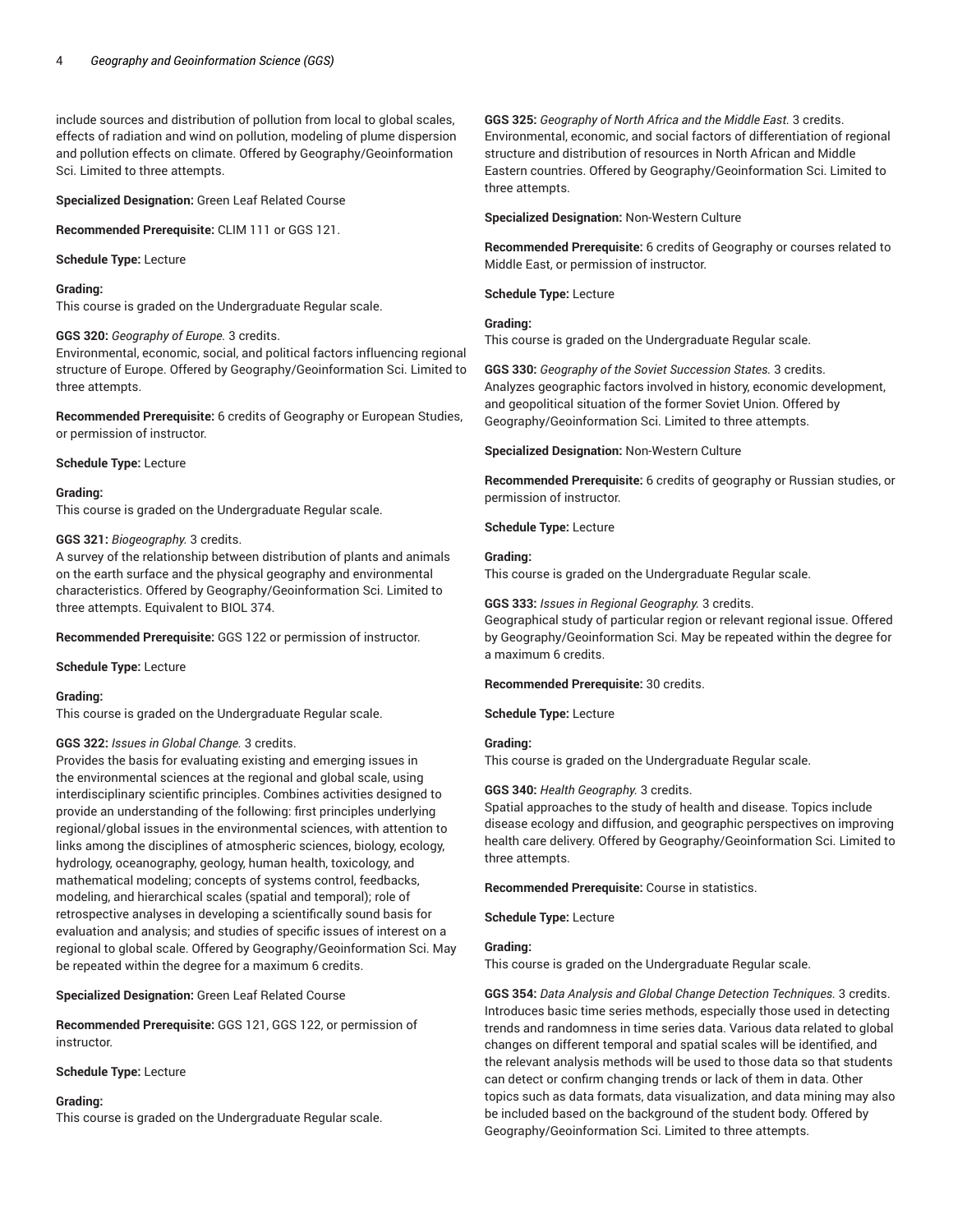#### **Recommended Prerequisite:** IT 103, STAT 250, or permission of instructor

#### **Schedule Type:** Lecture

#### **Grading:**

This course is graded on the Undergraduate Regular scale.

#### **GGS 357:** *Urban Planning.* 3 credits.

Reviews spatial, policy, and administration principles that guide urban planning activities in the United States. Outlines differences between theory and practice and provides tools, methods, and perspectives commonly incorporated into practice of urban planning and policy analysis. Offered by Geography/Geoinformation Sci. Limited to three attempts. Equivalent to GOVT 357.

# **Recommended Prerequisite:** 30 credits

**Schedule Type:** Lecture

#### **Grading:**

This course is graded on the Undergraduate Regular scale.

#### **GGS 379:** *Remote Sensing.* 3 credits.

Foundations of remote sensing, and of processing, analyzing, and using remotely sensed data for monitoring the earth. Introduces key concepts in electromagnetic radiation, passive (panchromatic, multi-, and hyper-spectral) and active (microwave and Lidar) sensor systems, and methods for information extraction, including image interpretation and analysis, measurement and rectification, classification, and digital image processing. Offered by Geography/Geoinformation Sci. Limited to three attempts.

**Schedule Type:** Lecture

#### **Grading:**

This course is graded on the Undergraduate Regular scale.

#### **GGS 380:** *Geography of Virginia.* 3 credits.

Natural and cultural forces of Virginia. Studies regional makeup and analysis of human and environmental characteristics. Offered by Geography/Geoinformation Sci. Limited to three attempts.

#### **Recommended Prerequisite:** 30 credits

**Schedule Type:** Lecture

#### **Grading:**

This course is graded on the Undergraduate Regular scale.

**GGS 384:** *Special Topics in Geospatial Intelligence.* 3 credits. Selected topics concerning human activity on earth derived from the exploitation and analysis of imagery and geospatial information that describes, assesses, and visually depicts physical features and geographically referenced activities on the Earth. Offered by Geography/ Geoinformation Sci. May be repeated within the term.

#### **Schedule Type:** Lecture

#### **Grading:**

This course is graded on the Undergraduate Regular scale.

#### **GGS 398:** *Selected Topics in Global Change.* 3 credits.

Covers selected topics in global change not covered in fixed-content global change courses. Notes: Content varies and is determined by instructor. Offered by Geography/Geoinformation Sci. May be repeated within the term.

# **Recommended Prerequisite:** 30 credits or permission of instructor.

**Schedule Type:** Lecture

# **Grading:**

This course is graded on the Undergraduate Regular scale.

# **GGS 399:** *Select Topics in GGS.* 3 credits. Content varies; determined by instructor. Offered by Geography/ Geoinformation Sci. May be repeated within the term for a maximum 12 credits.

**Specialized Designation:** Non-Western Culture

**Recommended Prerequisite:** 30 credits.

**Schedule Type:** Lecture

# **Grading:**

This course is graded on the Undergraduate Regular scale.

# **400 Level Courses**

**GGS 400:** *Colloquium in Geoinformation Science.* 1 credit. Presentations in specific research areas of Geography and Geoinformation Science by faculty and staff, Mason faculty in related programs, and professional visitors. Offered by Geography/ Geoinformation Sci. Limited to three attempts.

**Recommended Prerequisite:** 60 credits or permission of instructor.

**Schedule Type:** Seminar

#### **Grading:**

This course is graded on the Undergraduate Regular scale.

**GGS 410:** *Introduction to Hyperspectral Imaging.* 3 credits. Introduction to quantitative measurements by remote-sensing methods covering quantitative spectroscopy, spectral and thermal signatures, atmospheric physics, and the electromagnetic spectrum. Emphasis on the scientific principles involved and the transition of the technology to real-world applications. The requisite materials to begin to understand hyperspectral imaging (HSI) technology and its many civil and military applications are presented. Covers necessary mathematics used in the analysis of n-dimensional data. Topics include hyperspectral concepts, data collection systems, data processing techniques, case studies, and U.S. national policy issues. Data processing techniques include Ndimensional space, scatterplots, spectral angle mapping, spectral mixture analysis, spectral matching, and other techniques. Applications and case studies include environmental, medical, agricultural, and military. Includes ground, airborne, and spaceborne hyperspectral systems. Offered by Geography/Geoinformation Sci. Limited to three attempts.

**Recommended Prerequisite:** PHYS 243-244, 245-246, MATH 113 and 114, GGS 353, GGS 416 or permission of instructor.

#### **Schedule Type:** Lecture

#### **Grading:**

This course is graded on the Undergraduate Regular scale.

#### **GGS 411:** *Advanced Digital Cartography.* 3 credits.

This advanced course in cartography focuses on thematic map design. The objective is to produce a cartographic portfolio of well-designed, professional grade maps. Theoretical concepts and principles will be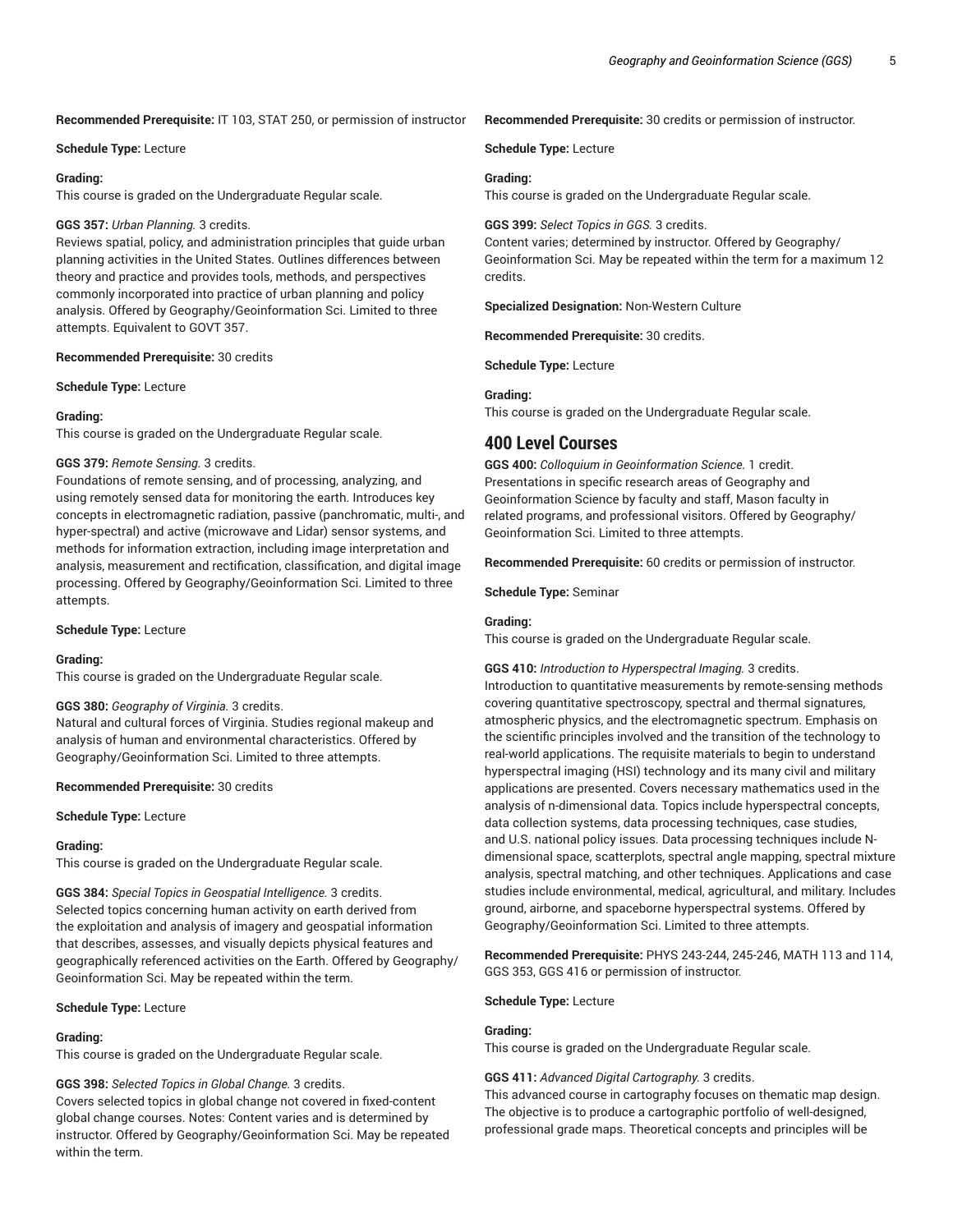introduced using practical examples and written assignments. Offered by Geography/Geoinformation Sci. Limited to three attempts.

#### **Recommended Prerequisite:** GGS 311.

**Registration Restrictions:**

 $\mathsf{\mathsf{Required} }$  Prerequisite: <code>GGS</code> 310 $^{\mathsf{C}}$ . <sup>C</sup> Requires minimum grade of C.

#### **Schedule Type:** Lecture

#### **Grading:**

This course is graded on the Undergraduate Regular scale.

#### **GGS 412:** *Air Photography Interpretation.* 3 credits.

Methods and techniques of interpreting and using information contained in aerial photography, including applications to various aspects of physical and cultural landscape. Offered by Geography/Geoinformation Sci. Limited to three attempts.

**Recommended Prerequisite:** 60 credits and GGS 102 or 103, or permission of instructor.

#### **Schedule Type:** Lecture

#### **Grading:**

This course is graded on the Undergraduate Regular scale.

#### **GGS 415:** *Seminar in Geography.* 3 credits.

Students produce, present original research papers. Notes: Capstone seminar for geography majors integrating previous course work into disciplinary framework. Offered by Geography/Geoinformation Sci. Limited to three attempts.

**Specialized Designation:** Writing Intensive in Major

**Recommended Prerequisite:** GGS 300 and 310

**Schedule Type:** Lecture

# **Grading:**

This course is graded on the Undergraduate Regular scale.

# **GGS 416:** *Satellite Image Analysis.* 3 credits.

Examines methods and techniques of interpreting and using information obtained by non-photographic remote sensing systems, with particular emphasis on space-borne platforms. Includes analysis of imagery for both physical and cultural environments. Offered by Geography/ Geoinformation Sci. Limited to three attempts.

**Recommended Prerequisite:** 60 credits and GGS 412, or permission of instructor.

#### **Schedule Type:** Lecture

# **Grading:**

This course is graded on the Undergraduate Regular scale.

# **GGS 456:** *Introduction to Atmospheric Radiation.* 3 credits.

Helps students learn about the fundamental aspects of atmospheric radiation. The goal is to understand their essential roles in advanced remote sensing, atmospheric sciences and global and environmental change. It will provide a foundation for and will be beneficial to students in taking advanced courses in those areas. Offered by Geography/ Geoinformation Sci. Limited to three attempts. Equivalent to CLIM 456.

**Recommended Prerequisite:** GGS 353/GGS 309 and a course in physics, or permission of instructor.

**Schedule Type:** Lecture

#### **Grading:**

This course is graded on the Undergraduate Regular scale.

# **GGS 462:** *Web Mapping.* 3 credits.

Managing geospatial data is at the core of an emerging Billion-Dollar industry. This course will provide the students with the knowledge to manage and query geospalial data using relational database management systems and how to build Javascript-based Web mapping applications on top of a database to communicate and interact with the data. Students who take GGS 462 cannot receive credit for GGS 692. Offered by Geography/Geoinformation Sci. Limited to three attempts.

**Recommended Prerequisite:** GGS 311.

#### **Schedule Type:** Lecture

#### **Grading:**

This course is graded on the Undergraduate Regular scale.

**GGS 463:** *RS: Applied Geographic Information Systems.* 3 credits. Selected applications in geographic information systems (GIS). Topics include automated data capturing and processing, spatial data models and structure including object-oriented approach, advanced spatial analytical techniques including raster modeling and network analysis, programming, and algorithm development in GIS. Major purpose of course is to extend fundamental theories and concepts in GIS so students are able to conduct research with and on GIS. Offered by Geography/Geoinformation Sci. Limited to three attempts.

# **Specialized Designation:** Research/Scholarship Intensive

# **Registration Restrictions:**

 $\mathsf{\mathsf{Required\ Pre}}$  rerequisites: (GGS 300 $^\mathsf{C}$ , L300 or 300T) and (GGS 311 $^\mathsf{C}$ , 311T or L311).

 $^{\rm C}$  Requires minimum grade of C.

#### **Schedule Type:** Lecture

# **Grading:**

This course is graded on the Undergraduate Regular scale.

**GGS 470:** *Special Topics in Geographic Techniques.* 3 credits. Content varies in the subject of Geographic Techniques. Offered by Geography/Geoinformation Sci. May be repeated within the term for a maximum 12 credits.

#### **Recommended Prerequisite:** GGS 110.

**Schedule Type:** Lecture

# **Grading:**

This course is graded on the Undergraduate Regular scale.

# **GGS 480:** *GGS Internship.* 1-3 credits.

Approved study programs with specific employers. Notes: Credit determined by department. Contact department one semester before enrollment. Offered by Geography/Geoinformation Sci. May be repeated within the degree for a maximum 6 credits.

**Recommended Prerequisite:** Open only to authorized GGS majors with 90 credits and GPA of 2.50 or higher in GGS courses.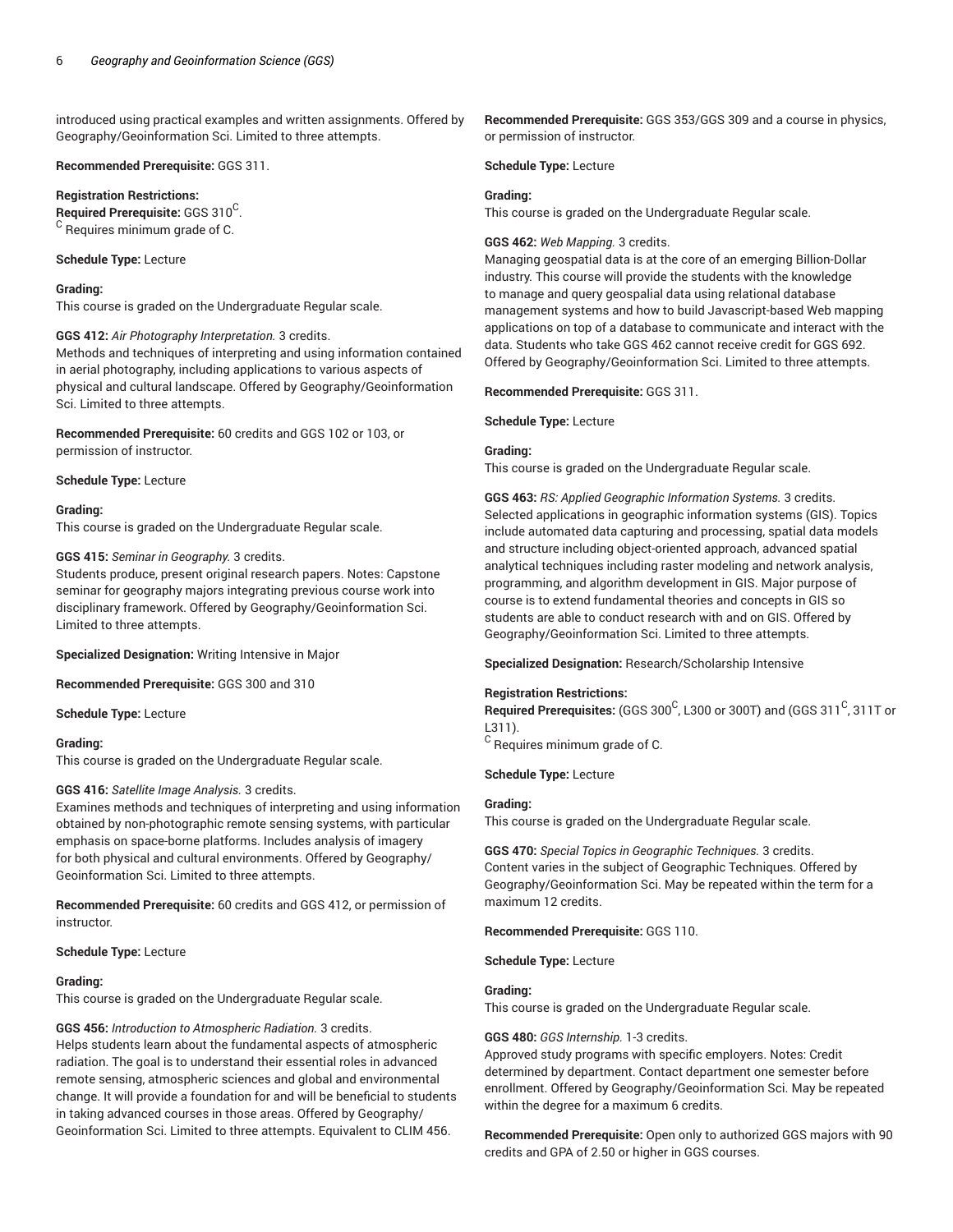**Schedule Type:** Independent Study

# **Grading:**

This course is graded on the Undergraduate Regular scale.

**GGS 490:** *Practicum in Geographical Applications.* 1-3 credits. Application of geographical research tools and techniques in conjunction with faculty instruction and research. Individualized sections taught by arrangement with full-time faculty. Offered by Geography/Geoinformation Sci. May be repeated within the degree for a maximum 3 credits.

**Recommended Prerequisite:** Authorized GGS majors with 90 credits.

**Schedule Type:** Independent Study

# **Grading:**

This course is graded on the Undergraduate Regular scale.

#### **GGS 495:** *GGS Senior Research Project.* 3 credits.

Applications of research tools and techniques on specific GGS topics, in conjunction with faculty instruction and research. Individualized sections taught by arrangement with full-time faculty. Offered by Geography/ Geoinformation Sci. Limited to three attempts.

**Recommended Prerequisite:** 90 credit hours, authorized major.

**Schedule Type:** Research

#### **Grading:**

This course is graded on the Undergraduate Regular scale.

# **GGS 499:** *GGS Independent Study.* 1-3 credits.

Individual study of selected area of geography. Notes: Requires directed research paper. May be repeated with permission of the department. Offered by Geography/Geoinformation Sci. May be repeated within the degree for a maximum 6 credits.

**Recommended Prerequisite:** Open only to authorized GGS majors with 90 credits and GPA of 2.50 or higher.

**Schedule Type:** Independent Study

# **Grading:**

This course is graded on the Undergraduate Regular scale.

# **500 Level Courses**

# **GGS 501:** *Geography and Geoinformation Science Distance Education Orientation.* 1 credit.

Describes study structure and basic expectations (In terms of time commitment, expectations, technical Issues and communication) for distance education courses in the Geography and Geoinformation Science department. Notes: The course is self-paced, enabling students to proceed at their own speed. Offered by Geography/Geoinformation Sci. May not be repeated for credit.

# **Registration Restrictions:**

Enrollment limited to students with a class of Advanced to Candidacy, Graduate, Non-Degree or Senior Plus.

Enrollment is limited to Graduate, Non-Degree or Undergraduate level students.

Students in a Non-Degree Undergraduate degree may **not** enroll.

**Schedule Type:** Lecture

This course is graded on the Satisfactory/No Credit scale.

#### **GGS 505:** *Transportation Geography.* 3 credits.

Structure, principles, location, and development of world transportation. Critical role of transportation in moving people, goods, and ideas at international, national, regional, and urban levels. Offered by Geography/ Geoinformation Sci. May not be repeated for credit.

#### **Recommended Prerequisite:** 6 credits of geography

#### **Registration Restrictions:**

Enrollment limited to students with a class of Advanced to Candidacy, Graduate, Non-Degree or Senior Plus.

Enrollment is limited to Graduate, Non-Degree or Undergraduate level students.

Students in a Non-Degree Undergraduate degree may **not** enroll.

#### **Schedule Type:** Lecture

#### **Grading:**

This course is graded on the Graduate Regular scale.

#### **GGS 507:** *Sustainable Development.* 3 credits.

Sustainability lies at the intersection of the environment, society and economics. This course explores the concepts, applications, and tools for analysis and decision making in support of environmentally sustainable, socially responsible and economically prosperous development. Case studies and problem-solving exercises will stimulate learning and provide practical experience in addressing sustainable development issues. Offered by Geography/Geoinformation Sci. May not be repeated for credit.

#### **Registration Restrictions:**

Enrollment limited to students with a class of Advanced to Candidacy, Graduate, Non-Degree or Senior Plus.

Enrollment is limited to Graduate, Non-Degree or Undergraduate level students.

Students in a Non-Degree Undergraduate degree may **not** enroll.

**Schedule Type:** Lecture

# **Grading:**

This course is graded on the Graduate Regular scale.

# **GGS 520:** *Geography for Teachers.* 3 credits.

Emphasizes problems and techniques in teaching geography; and current developments in research, methodology, and philosophy in the discipline. Offered by Geography/Geoinformation Sci. May not be repeated for credit.

# **Registration Restrictions:**

Enrollment limited to students with a class of Advanced to Candidacy, Graduate, Non-Degree or Senior Plus.

Enrollment is limited to Graduate, Non-Degree or Undergraduate level students.

Students in a Non-Degree Undergraduate degree may **not** enroll.

**Schedule Type:** Lecture

**Grading:**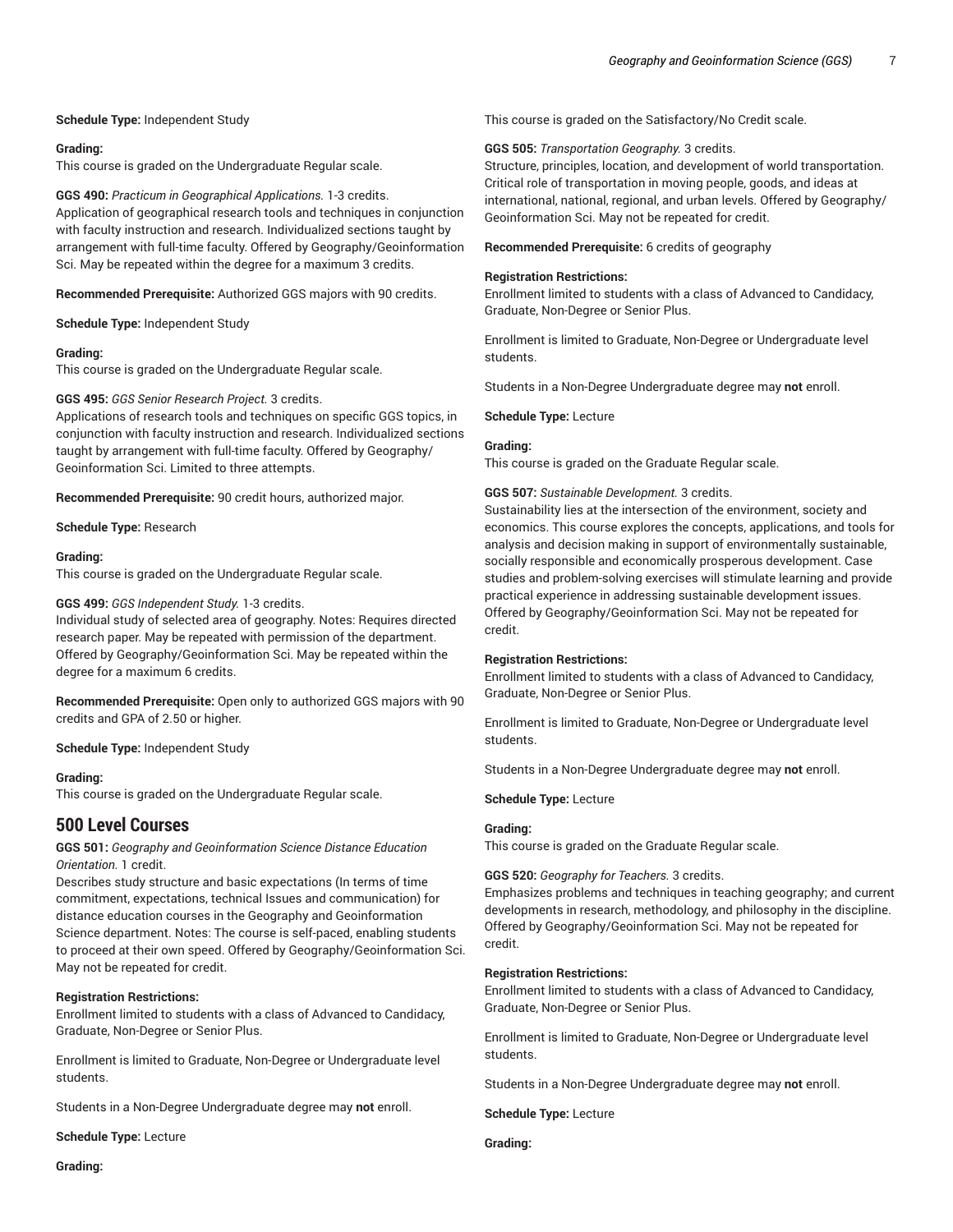This course is graded on the Graduate Regular scale.

**GGS 524:** *Introduction to Environmental and Resource Economics.* 3 credits. Introduces theory of external costs and benefits, public goods, natural resource management, and benefit and cost analysis for noneconomists. Lecture-discussion format with student presentations and participation. Analytical problem set, short writing assignments, and exams. Offered by Geography/Geoinformation Sci. May not be repeated for credit. Equivalent to EVPP 524.

**Recommended Prerequisite:** Basic algebra skills.

# **Registration Restrictions:**

Enrollment limited to students with a class of Advanced to Candidacy, Graduate, Non-Degree or Senior Plus.

Enrollment is limited to Graduate, Non-Degree or Undergraduate level students.

Students in a Non-Degree Undergraduate degree may **not** enroll.

**Schedule Type:** Lecture

#### **Grading:**

This course is graded on the Graduate Regular scale.

**GGS 525:** *Economics of Human/Environment Interactions.* 3 credits. Advanced topics in environmental, natural resource, and ecological economics for noneconomist. Emphasizes sustainability, intergenerational equity, and economic-ecological feedbacks. Offered by Geography/Geoinformation Sci. May not be repeated for credit. Equivalent to ECON 895, EVPP 525.

**Specialized Designation:** Green Leaf Focused Course

**Recommended Prerequisite:** EVPP 524/GGS 524 or equivalent

#### **Registration Restrictions:**

Enrollment limited to students with a class of Advanced to Candidacy, Graduate, Non-Degree or Senior Plus.

Enrollment is limited to Graduate, Non-Degree or Undergraduate level students.

Students in a Non-Degree Undergraduate degree may **not** enroll.

**Schedule Type:** Lecture

# **Grading:**

This course is graded on the Graduate Regular scale.

**GGS 531:** *Land-Use Modeling Techniques and Applications.* 3 credits. Survey of literature on spatially explicit empirical models of landuse change. Hands-on experience developing and running simple models. Techniques covered include statistical models, mathematical programming models, cellular automata, agent-based models, and integrated models. Offered by Geography/Geoinformation Sci. May not be repeated for credit. Equivalent to EVPP 531.

**Recommended Prerequisite:** GGS 550, or permission of instructor.

# **Registration Restrictions:**

Enrollment limited to students with a class of Advanced to Candidacy, Graduate, Non-Degree or Senior Plus.

Enrollment is limited to Graduate, Non-Degree or Undergraduate level students.

Students in a Non-Degree Undergraduate degree may **not** enroll.

**Schedule Type:** Lecture

# **Grading:**

This course is graded on the Graduate Regular scale.

**GGS 533:** *Issues in Regional Geography.* 1-6 credits.

Geographical study of particular region or relevant regional issue. Notes: Content varies. May be repeated with permission of the department. Offered by Geography/Geoinformation Sci. May be repeated within the term for a maximum 12 credits.

# **Registration Restrictions:**

Enrollment limited to students with a class of Advanced to Candidacy, Graduate, Non-Degree or Senior Plus.

Enrollment is limited to Graduate, Non-Degree or Undergraduate level students.

Students in a Non-Degree Undergraduate degree may **not** enroll.

**Schedule Type:** Lecture

# **Grading:**

This course is graded on the Graduate Regular scale.

#### **GGS 540:** *Health Geography.* 3 credits.

Spatial approaches to study of health and disease. Topics include disease ecology and diffusion, and geographic perspectives on improving health care delivery. Offered by Geography/Geoinformation Sci. May not be repeated for credit.

**Recommended Prerequisite:** Course in statistics.

# **Registration Restrictions:**

Enrollment limited to students with a class of Advanced to Candidacy, Graduate, Non-Degree or Senior Plus.

Enrollment is limited to Graduate, Non-Degree or Undergraduate level students.

Students in a Non-Degree Undergraduate degree may **not** enroll.

#### **Schedule Type:** Lecture

# **Grading:**

This course is graded on the Graduate Regular scale.

**GGS 550:** *Geospatial Science Fundamentals.* 3 credits.

Introduces geospatial sciences, emphasizing concepts and theories of cartography, remote sensing, air photo interpretation, Global Positioning Systems, spatial data structures, and geographic information systems. Lectures accompanied by hands-on exercises. Notes: Only available for students without previous course work in cartography. Offered by Geography/Geoinformation Sci. May not be repeated for credit.

# **Registration Restrictions:**

Enrollment limited to students with a class of Advanced to Candidacy, Graduate, Non-Degree or Senior Plus.

Enrollment is limited to Graduate, Non-Degree or Undergraduate level students.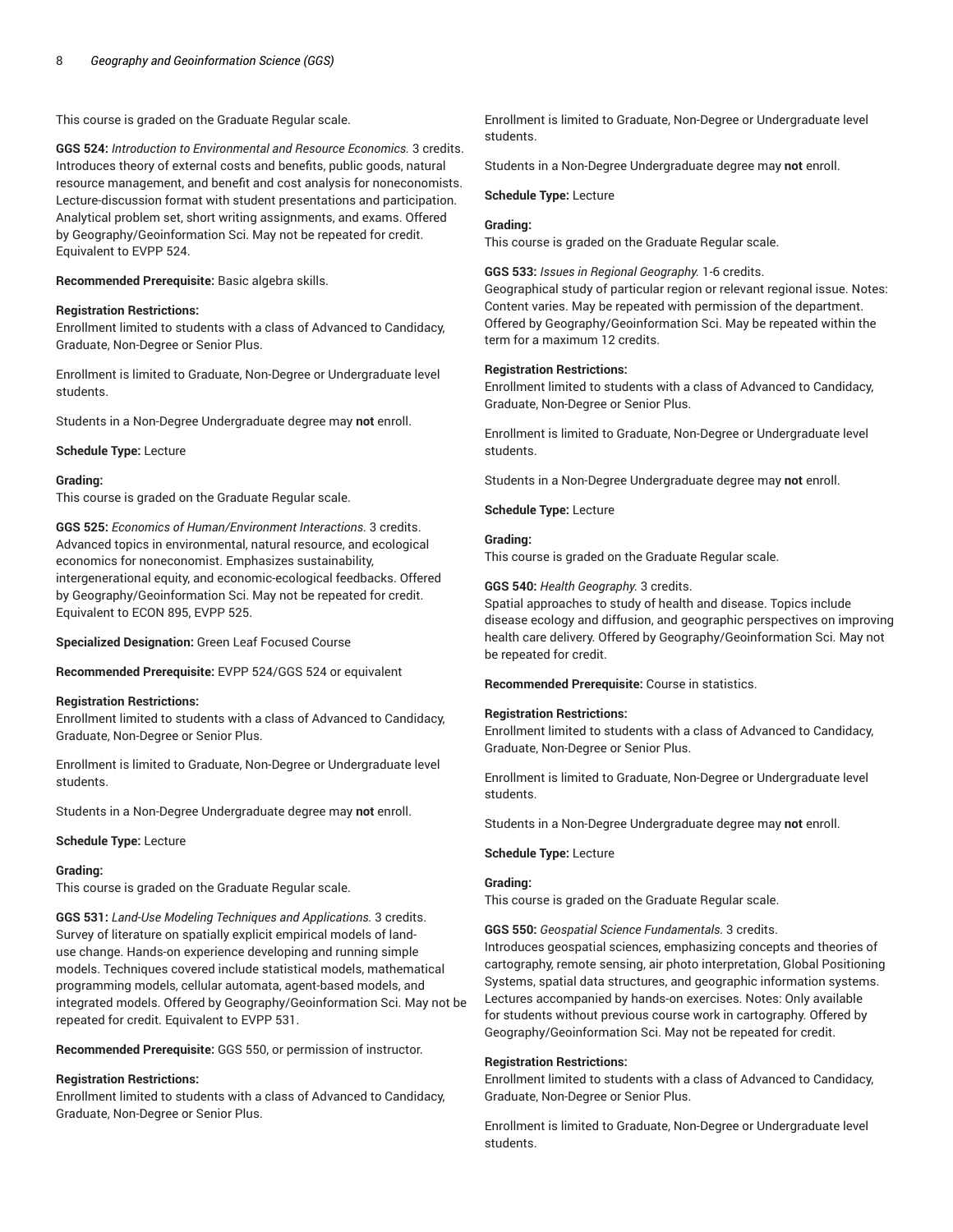Students in a Non-Degree Undergraduate degree may **not** enroll.

**Schedule Type:** Lecture

# **Grading:**

This course is graded on the Graduate Regular scale.

**GGS 551:** *Thematic Cartography.* 3 credits. Analyzes nature of perceptual organization and visual systems in thematic map communication portrayal, graphic handling, and data analysis. Offered by Geography/Geoinformation Sci. May not be repeated for credit.

**Recommended Prerequisite:** GGS 310 or 550

# **Registration Restrictions:**

Enrollment limited to students with a class of Advanced to Candidacy, Graduate, Non-Degree or Senior Plus.

Enrollment is limited to Graduate, Non-Degree or Undergraduate level students.

Students in a Non-Degree Undergraduate degree may **not** enroll.

**Schedule Type:** Lecture

# **Grading:**

This course is graded on the Graduate Regular scale.

**GGS 553:** *Geographic Information Systems.* 3 credits.

Sources of digital geospatial data; and methods of input, storage, display, and processing of spatial data for geographic analysis using GIS. Lectures, hands-on exercises familiarize students with current technology. Offered by Geography/Geoinformation Sci. May not be repeated for credit.

**Recommended Prerequisite:** GGS 550 or equivalent, or permission of instructor.

# **Registration Restrictions:**

Enrollment limited to students with a class of Advanced to Candidacy, Graduate, Non-Degree or Senior Plus.

Enrollment is limited to Graduate, Non-Degree or Undergraduate level students.

Students in a Non-Degree Undergraduate degree may **not** enroll.

#### **Schedule Type:** Lecture

# **Grading:**

This course is graded on the Graduate Regular scale.

# **GGS 554:** *History of Cartography.* 3 credits.

History of cartographic portrayal of Earth from ancient times through 19th century, emphasizing interrelation of human culture, technological development, and geographical knowledge as reflected in maps. Offered by Geography/Geoinformation Sci. May not be repeated for credit.

# **Registration Restrictions:**

Enrollment limited to students with a class of Advanced to Candidacy, Graduate, Non-Degree or Senior Plus.

Enrollment is limited to Graduate, Non-Degree or Undergraduate level students.

Students in a Non-Degree Undergraduate degree may **not** enroll.

**Schedule Type:** Lecture

# **Grading:**

This course is graded on the Graduate Regular scale.

# **GGS 560:** *Quantitative Methods.* 3 credits.

Survey of quantitative methods commonly used in geographic research. Emphasizes spatial analysis techniques. Offered by Geography/ Geoinformation Sci. May not be repeated for credit.

**Recommended Prerequisite:** Previous course work in statistics, or GGS 310 or 550.

#### **Registration Restrictions:**

Enrollment limited to students with a class of Advanced to Candidacy, Graduate, Non-Degree or Senior Plus.

Enrollment is limited to Graduate, Non-Degree or Undergraduate level students.

Students in a Non-Degree Undergraduate degree may **not** enroll.

**Schedule Type:** Lecture

# **Grading:**

This course is graded on the Graduate Regular scale.

**GGS 562:** *Photogrammetry.* 3 credits.

Treatment of photogrammetric problems, including least squares adjustments, image coordination refinements, collinearity equation, resection, relative orientation, and analytic aerotriangulation. Offered by Geography/Geoinformation Sci. May not be repeated for credit.

**Recommended Prerequisite:** GGS 412, or permission of instructor.

# **Registration Restrictions:**

Enrollment limited to students with a class of Advanced to Candidacy, Graduate, Non-Degree or Senior Plus.

Enrollment is limited to Graduate, Non-Degree or Undergraduate level students.

Students in a Non-Degree Undergraduate degree may **not** enroll.

#### **Schedule Type:** Lecture

#### **Grading:**

This course is graded on the Graduate Regular scale.

**GGS 563:** *Advanced Geographic Information Systems.* 3 credits. Discusses advanced GIS concepts including spatial data structure, spatial analysis, programming data fusion, Internet components, and spatial database management. Hands-on activities demonstrate concepts and specific applications in both cultural and physical geography. Offered by Geography/Geoinformation Sci. May not be repeated for credit.

**Recommended Prerequisite:** GGS 553 or equivalent.

#### **Registration Restrictions:**

Enrollment limited to students with a class of Advanced to Candidacy, Graduate, Non-Degree or Senior Plus.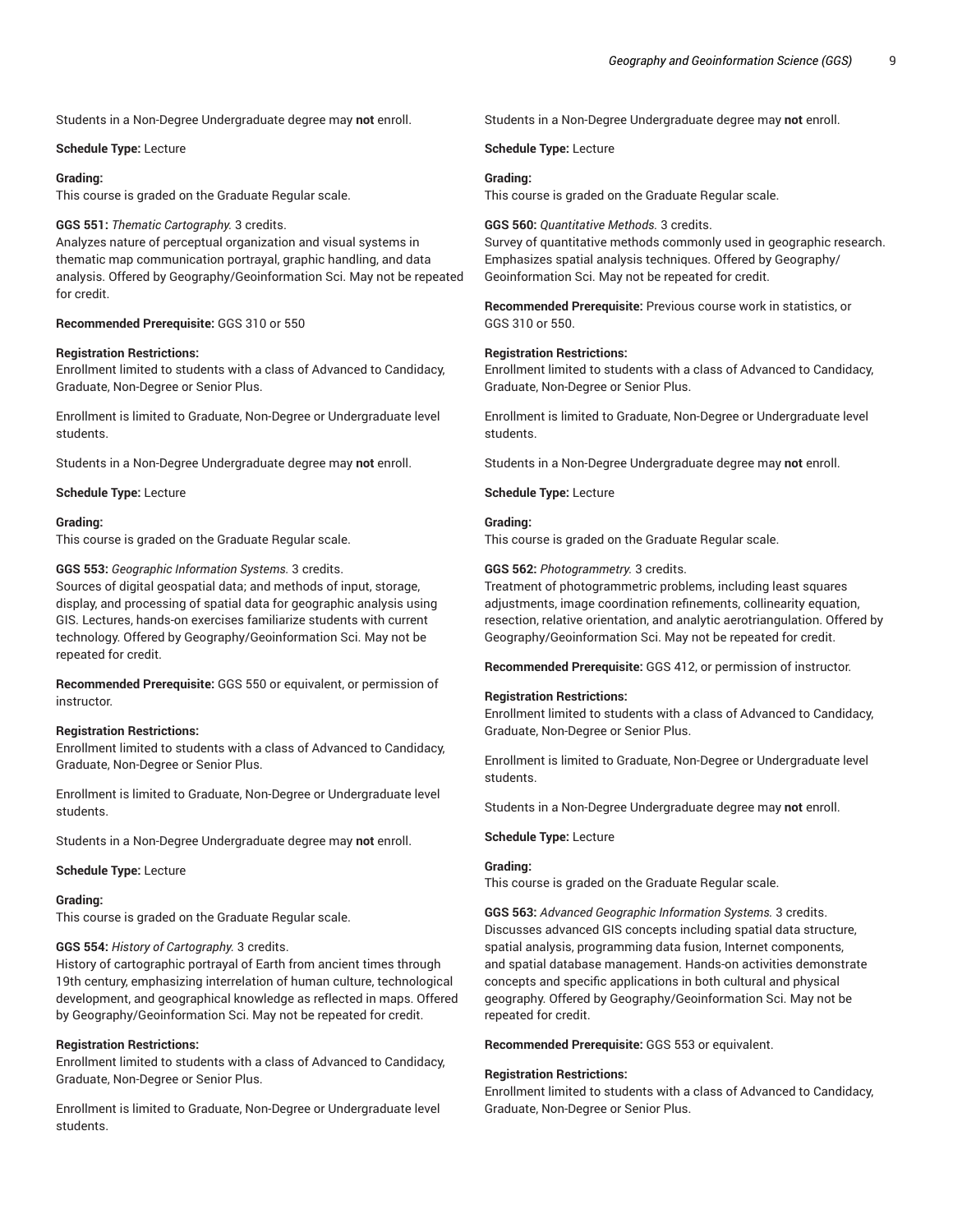Enrollment is limited to Graduate, Non-Degree or Undergraduate level students.

Students in a Non-Degree Undergraduate degree may **not** enroll.

**Schedule Type:** Lecture

# **Grading:**

This course is graded on the Graduate Regular scale.

# **GGS 579:** *Remote Sensing.* 3 credits.

Examines use of various types and combinations of electromagnetic energy to obtain spatial information. Concentrates on nonphotographic and spaceborne remote sensing platforms and sensors. Examines essential operational parameters for existing and future systems and strategies for visual extraction of features. Offered by Geography/ Geoinformation Sci. May not be repeated for credit.

**Recommended Prerequisite:** GGS 412, or GGS 550, or permission of instructor.

#### **Registration Restrictions:**

Enrollment limited to students with a class of Advanced to Candidacy, Graduate, Non-Degree or Senior Plus.

Enrollment is limited to Graduate, Non-Degree or Undergraduate level students.

Students in a Non-Degree Undergraduate degree may **not** enroll.

**Schedule Type:** Lecture

#### **Grading:**

This course is graded on the Graduate Regular scale.

# **GGS 581:** *World Food and Population.* 3 credits.

Topics include maldistribution of population, regional disparities in growth rates and income distribution, food production, and world hunger. Discusses population policies, with emphasis on Third World countries. Offered by Geography/Geoinformation Sci. May not be repeated for credit.

# **Registration Restrictions:**

Enrollment limited to students with a class of Advanced to Candidacy, Graduate, Non-Degree or Senior Plus.

Enrollment is limited to Graduate, Non-Degree or Undergraduate level students.

Students in a Non-Degree Undergraduate degree may **not** enroll.

#### **Schedule Type:** Lecture

# **Grading:**

This course is graded on the Graduate Regular scale.

**GGS 590:** *Selected Topics in Geography.* 1-3 credits.

Analyzes topics of immediate interest. Notes: Content varies. Offered by Geography/Geoinformation Sci. May be repeated within the term for a maximum 12 credits.

# **Registration Restrictions:**

Enrollment limited to students with a class of Advanced to Candidacy, Graduate, Non-Degree or Senior Plus.

Enrollment is limited to Graduate, Non-Degree or Undergraduate level students.

Students in a Non-Degree Undergraduate degree may **not** enroll.

**Schedule Type:** Lecture

# **Grading:**

This course is graded on the Graduate Regular scale.

# **600 Level Courses**

**GGS 605:** *Systematic Applications of GIS.* 3 credits.

Provides those working with spatially referenced data the technical skills to use GIS to conduct spatial analyses on socioeconomic phenomena related to labor, retail, and real estate markets. Introduces and emphasizes the development of technical and methodological skills to understand the potential and the pitfalls of using GIS for spatial analyses of socioeconomic phenomena. Offered by Geography/ Geoinformation Sci. May be repeated within the term.

**Recommended Prerequisite:** GGS 553

#### **Registration Restrictions:**

Enrollment limited to students with a class of Advanced to Candidacy, Graduate, Non-Degree or Senior Plus.

Enrollment is limited to Graduate, Non-Degree or Undergraduate level students.

Students in a Non-Degree Undergraduate degree may **not** enroll.

**Schedule Type:** Lecture

# **Grading:**

This course is graded on the Graduate Regular scale.

# **GGS 631:** *Spatial Agent-Based Models of Human-Environment Interactions.* 3 credits.

Discusses key challenges in spatial modeling of human-environment interactions. Reviews agent-based modeling applications in urban and rural interactions, agriculture, forestry, and other areas. Handson development of simple ABM models and investigation of linkages between GIS and ABM. Offered by Geography/Geoinformation Sci. May not be repeated for credit. Equivalent to EVPP 631.

**Recommended Prerequisite:** GGS 531 or CSS 600, or permission or instructor.

# **Registration Restrictions:**

Enrollment limited to students with a class of Advanced to Candidacy, Graduate, Non-Degree or Senior Plus.

Enrollment is limited to Graduate, Non-Degree or Undergraduate level students.

Students in a Non-Degree Undergraduate degree may **not** enroll.

# **Schedule Type:** Lecture

# **Grading:**

This course is graded on the Graduate Regular scale.

**GGS 644:** *Fundamentals and Interpretation of Imaging Radar.* 3 credits. Provides understanding of components, functionality, and use of radar remote sensing for acquiring spatial information. Concentrates on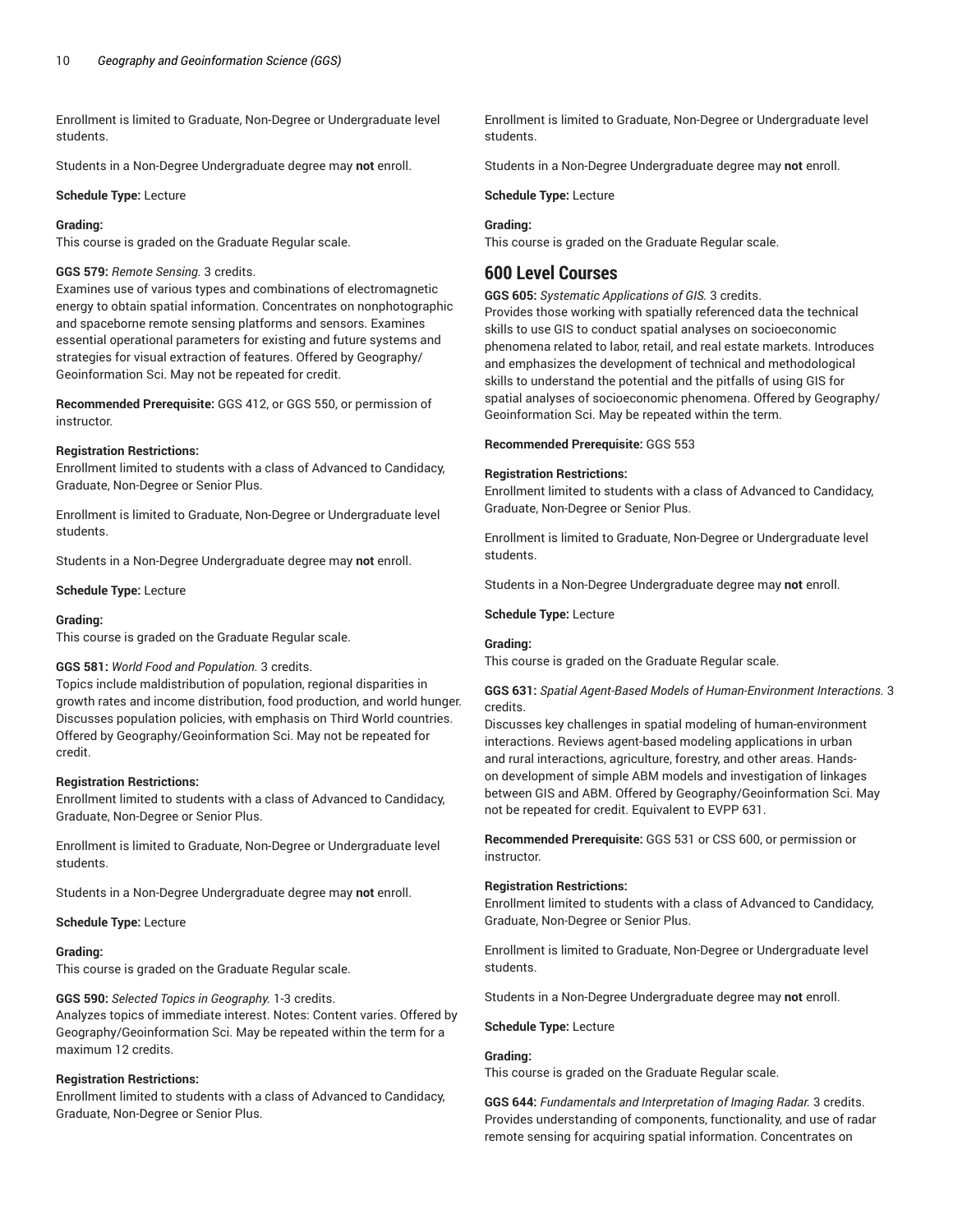operational systems. Includes hands-on assignments. Offered by Geography/Geoinformation Sci. May not be repeated for credit.

**Recommended Prerequisite:** GGS 579, or other basic course in remote sensing.

#### **Registration Restrictions:**

Enrollment limited to students with a class of Advanced to Candidacy, Graduate, Non-Degree or Senior Plus.

Enrollment is limited to Graduate, Non-Degree or Undergraduate level students.

Students in a Non-Degree Undergraduate degree may **not** enroll.

#### **Schedule Type:** Lecture

#### **Grading:**

This course is graded on the Graduate Regular scale.

**GGS 650:** *Introduction to GIS Algorithms and Programming.* 3 credits. Introduction to programming methods and their application to Geographic Information Systems, including the fundamentals of objectoriented programming and GIS-specific data structures and algorithms. Employs an object-oriented language such as Visual Basic.Net, and existing freeware and commercial GIS libraries. Topics covered include variables, arrays, control structures, objects and classes, raster and vector data structures, spatial algorithms, and spatial indexing methods. Offered by Geography/Geoinformation Sci. May not be repeated for credit.

**Recommended Prerequisite:** GGS 553 or equivalent introductory GIS course, or permission of instructor.

#### **Registration Restrictions:**

Enrollment limited to students with a class of Advanced to Candidacy, Graduate, Non-Degree or Senior Plus.

Enrollment is limited to Graduate, Non-Degree or Undergraduate level students.

Students in a Non-Degree Undergraduate degree may **not** enroll.

**Schedule Type:** Lecture

#### **Grading:**

This course is graded on the Graduate Regular scale.

**GGS 653:** *Geographic Information Analysis.* 3 credits. Explores existing and potential capabilities of geographic information systems in conducting spatial analysis and modeling. Offered by Geography/Geoinformation Sci. May not be repeated for credit.

# **Recommended Prerequisite:** GGS 553 and 560

# **Registration Restrictions:**

Enrollment limited to students with a class of Advanced to Candidacy, Graduate, Non-Degree or Senior Plus.

Enrollment is limited to Graduate, Non-Degree or Undergraduate level students.

Students in a Non-Degree Undergraduate degree may **not** enroll.

**Schedule Type:** Lecture

**Grading:**

This course is graded on the Graduate Regular scale.

#### **GGS 655:** *Map Design.* 3 credits.

Advanced examination of principles of map design, including discussions of map design research. Offered by Geography/Geoinformation Sci. May not be repeated for credit.

**Recommended Prerequisite:** GGS 310 or 550.

# **Registration Restrictions:**

Enrollment limited to students with a class of Advanced to Candidacy, Graduate, Non-Degree or Senior Plus.

Enrollment is limited to Graduate, Non-Degree or Undergraduate level students.

Students in a Non-Degree Undergraduate degree may **not** enroll.

**Schedule Type:** Lecture

#### **Grading:**

This course is graded on the Graduate Regular scale.

#### **GGS 656:** *The Hydrosphere.* 3 credits.

Covers components and transfer processes in hydrosphere, which consists of aqueous envelope of Earth including oceans, lakes, rivers, snow, ice, glaciers, soil moisture, ground water, and atmospheric water vapor. Offered by Geography/Geoinformation Sci. May not be repeated for credit. Equivalent to EVPP 652.

**Recommended Prerequisite:** Two semesters of calculus, partial differential equation recommended; or permission of instructor.

#### **Registration Restrictions:**

Enrollment limited to students with a class of Advanced to Candidacy, Graduate, Non-Degree or Senior Plus.

Enrollment is limited to Graduate, Non-Degree or Undergraduate level students.

Students in a Non-Degree Undergraduate degree may **not** enroll.

**Schedule Type:** Lecture

# **Grading:**

This course is graded on the Graduate Regular scale.

# **GGS 657:** *The Lithosphere.* 3 credits.

Global-scale overview of lithosphere; the solid nonliving Earth, its materials, cycles, plate tectonic and geomorphic processes; and history, including interactions with and history of hydrosphere, atmosphere and biosphere, and methods of analysis. Offered by Geography/ Geoinformation Sci. May not be repeated for credit. Equivalent to GEOL 601.

# **Registration Restrictions:**

Enrollment limited to students with a class of Advanced to Candidacy, Graduate, Non-Degree or Senior Plus.

Enrollment is limited to Graduate, Non-Degree or Undergraduate level students.

Students in a Non-Degree Undergraduate degree may **not** enroll.

**Schedule Type:** Lecture

**Grading:**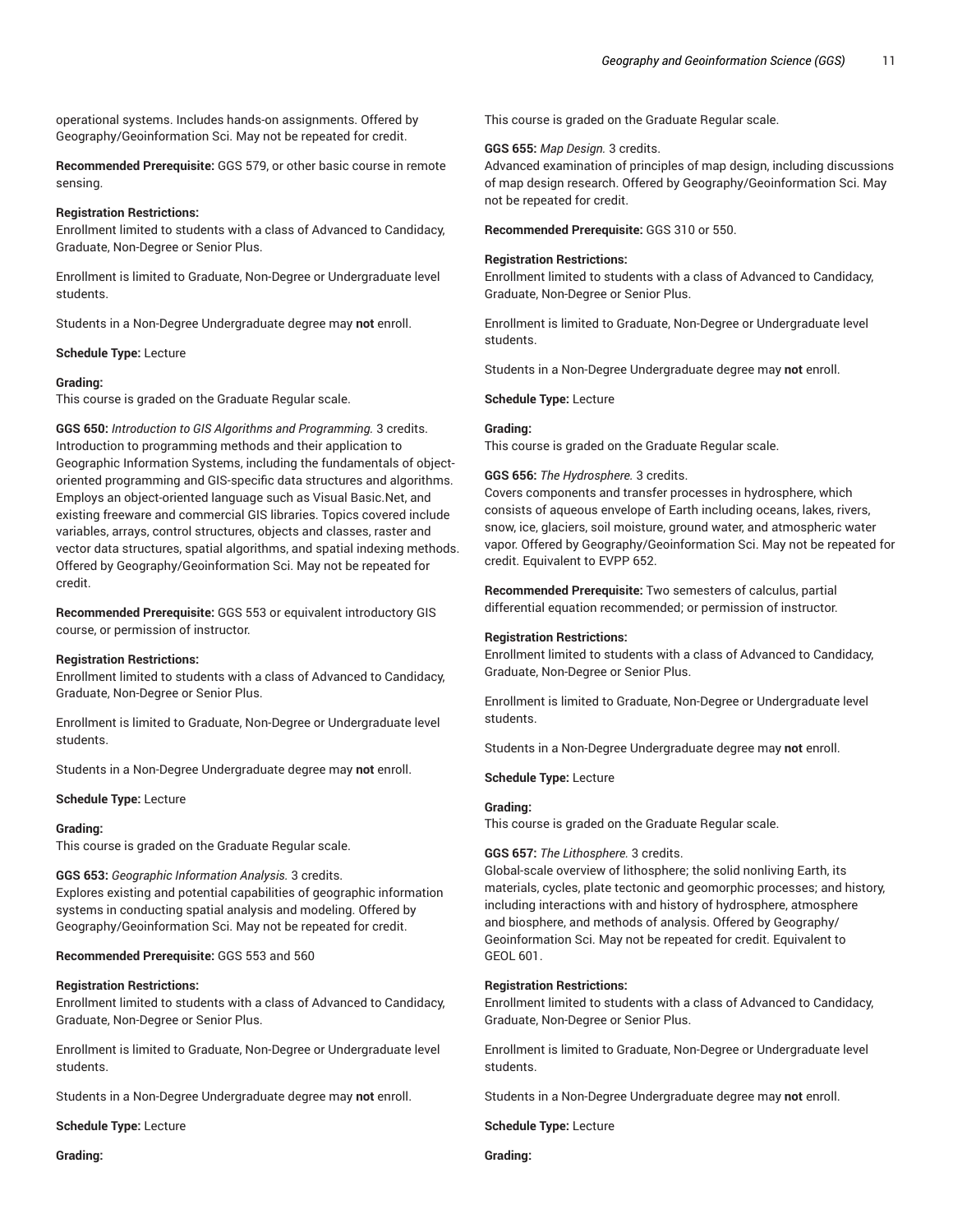This course is graded on the Graduate Regular scale.

#### **GGS 658:** *Terrain Mapping.* 3 credits.

Covers fundamental methods of digitally representing terrain data, major technologies, and programs for generating terrain data; methods for quantifying terrain error and assessing terrain data quality; and a variety of applications. Offered by Geography/Geoinformation Sci. May not be repeated for credit.

**Recommended Prerequisite:** GGS 553 or equivalent, or permission or instructor.

# **Registration Restrictions:**

Enrollment limited to students with a class of Advanced to Candidacy, Graduate, Non-Degree or Senior Plus.

Enrollment is limited to Graduate, Non-Degree or Undergraduate level students.

Students in a Non-Degree Undergraduate degree may **not** enroll.

**Schedule Type:** Lecture

#### **Grading:**

This course is graded on the Graduate Regular scale.

#### **GGS 660:** *Automated Cartography.* 3 credits.

Survey of algorithms and techniques to generalize information on maps and in geographic information systems. Covers simplified representation of geographic objects, surfaces, and thematic information. Includes GIS programming component. Offered by Geography/Geoinformation Sci. May not be repeated for credit.

**Recommended Prerequisite:** GGS 650 or permission of instructor.

#### **Registration Restrictions:**

Enrollment limited to students with a class of Advanced to Candidacy, Graduate, Non-Degree or Senior Plus.

Enrollment is limited to Graduate, Non-Degree or Undergraduate level students.

Students in a Non-Degree Undergraduate degree may **not** enroll.

#### **Schedule Type:** Lecture

#### **Grading:**

This course is graded on the Graduate Regular scale.

**GGS 661:** *Map Projections and Coordinate Systems.* 3 credits. Covers development of various map projections and coordinate systems, property analysis, distortions, and applications. Offered by Geography/ Geoinformation Sci. May not be repeated for credit.

# **Recommended Prerequisite:** GGS 310 or 550

# **Registration Restrictions:**

Enrollment limited to students with a class of Advanced to Candidacy, Graduate, Non-Degree or Senior Plus.

Enrollment is limited to Graduate, Non-Degree or Undergraduate level students.

Students in a Non-Degree Undergraduate degree may **not** enroll.

**Schedule Type:** Lecture

# **Grading:**

This course is graded on the Graduate Regular scale.

#### **GGS 664:** *Spatial Data Structures.* 3 credits.

Studies spatial data structures and their application in digital cartography, geographic information systems, and image-processing systems. Examines raster and vector data structures, and attribution schemes and topological models. Includes data transformation, information loss, data quality, and the role of metadata. Offered by Geography/Geoinformation Sci. May not be repeated for credit.

**Recommended Prerequisite:** B or better in GGS 560.

#### **Registration Restrictions:**

Enrollment limited to students with a class of Advanced to Candidacy, Graduate, Non-Degree or Senior Plus.

Enrollment is limited to Graduate, Non-Degree or Undergraduate level students.

Students in a Non-Degree Undergraduate degree may **not** enroll.

#### **Schedule Type:** Lecture

# **Grading:**

This course is graded on the Graduate Regular scale.

**GGS 670:** *Introduction to Atmosphere and Weather.* 3 credits.

Applies climatic concepts to natural and human-modified environments, and analyzes climatic change. Offered by Geography/Geoinformation Sci. May not be repeated for credit.

#### **Registration Restrictions:**

Enrollment limited to students with a class of Advanced to Candidacy, Graduate, Non-Degree or Senior Plus.

Enrollment is limited to Graduate, Non-Degree or Undergraduate level students.

Students in a Non-Degree Undergraduate degree may **not** enroll.

**Schedule Type:** Lecture

# **Grading:**

This course is graded on the Graduate Regular scale.

#### **GGS 671:** *Algorithms and Modeling in GIS.* 3 credits.

Examines several fundamental GIS algorithms based upon computational geometry and computer graphics. Also discusses issues in modeling features of different dimensions and surfaces in GIS. Significant programming expected. Offered by Geography/Geoinformation Sci. May not be repeated for credit.

# **Recommended Prerequisite:** B or better of GGS 560.

# **Registration Restrictions:**

Enrollment limited to students with a class of Advanced to Candidacy, Graduate, Non-Degree or Senior Plus.

Enrollment is limited to Graduate, Non-Degree or Undergraduate level students.

Students in a Non-Degree Undergraduate degree may **not** enroll.

**Schedule Type:** Lecture

**Grading:**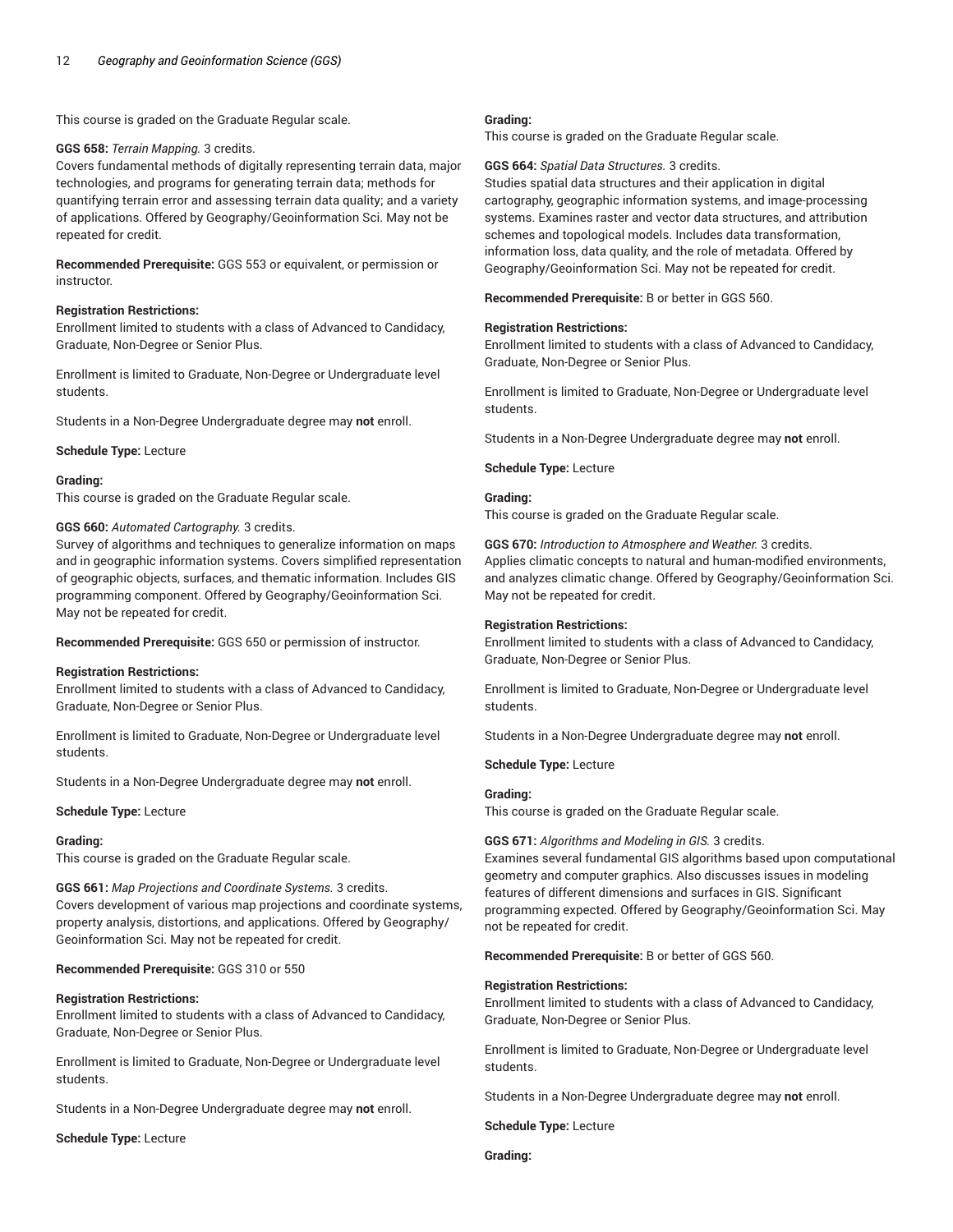#### This course is graded on the Graduate Regular scale.

#### **GGS 674:** *Environmental Impact Analysis.* 3 credits.

Scientific and administrative processes involved in environmental impact analysis and environmental impact statements. Offered by Geography/ Geoinformation Sci. May not be repeated for credit.

#### **Registration Restrictions:**

Enrollment limited to students with a class of Advanced to Candidacy, Graduate, Non-Degree or Senior Plus.

Enrollment is limited to Graduate, Non-Degree or Undergraduate level students.

Students in a Non-Degree Undergraduate degree may **not** enroll.

**Schedule Type:** Lecture

#### **Grading:**

This course is graded on the Graduate Regular scale.

#### **GGS 675:** *Location Science.* 3 credits.

This course presents the theory and practice of Location Science - the study of the optimal or near optimal spatial location or allocation of facilities, routes, personnel, or other assets. A variety of algorithms and heuristics for location problems is presented. Lectures and both in-class and take-home exercises reinforce students' mastery of the techniques and understanding of advanced theoretical issues. Offered by Geography/Geoinformation Sci. May not be repeated for credit.

#### **Registration Restrictions:**

Enrollment limited to students with a class of Advanced to Candidacy, Graduate, Non-Degree or Senior Plus.

Enrollment is limited to Graduate, Non-Degree or Undergraduate level students.

Students in a Non-Degree Undergraduate degree may **not** enroll.

**Schedule Type:** Lecture

#### **Grading:**

This course is graded on the Graduate Regular scale.

#### **GGS 680:** *Earth Image Processing.* 3 credits.

Focuses on how geoinformation technologies, including GIS, RS, and GPS, and spatial analytical techniques can be integrated to address various situations in environmental risk assessment, monitoring, and planning. Offered by Geography/Geoinformation Sci. May not be repeated for credit.

**Recommended Prerequisite:** GGS 416 or GGS 579 or permission of instructor.

# **Registration Restrictions:**

Enrollment limited to students with a class of Advanced to Candidacy, Graduate, Non-Degree or Senior Plus.

Enrollment is limited to Graduate, Non-Degree or Undergraduate level students.

Students in a Non-Degree Undergraduate degree may **not** enroll.

**Schedule Type:** Lecture

**Grading:**

This course is graded on the Graduate Regular scale.

#### **GGS 681:** *Social Media Analysis.* 3 credits.

The course covers theory, principles, and analytical techniques in geospatial analysis of social media, including data collection, locationbased and cyberspace social network analysis, content analysis, and geovisualization of such data. Examples of applications in various domains are used to demonstrate and explore the use of social media analysis. Offered by Geography/Geoinformation Sci. May not be repeated for credit.

**Recommended Prerequisite:** GGS 550 or GGS 553 or permission of the instructor.

#### **Registration Restrictions:**

Enrollment limited to students with a class of Advanced to Candidacy, Graduate, Non-Degree or Senior Plus.

Enrollment is limited to Graduate, Non-Degree or Undergraduate level students.

Students in a Non-Degree Undergraduate degree may **not** enroll.

**Schedule Type:** Lecture

# **Grading:**

This course is graded on the Graduate Regular scale.

**GGS 684:** *Selected Topics in Geospatial Intelligence.* 3 credits. Covers topics relevant to geospatial intelligence, especially addressing emerging trends, focused intelligence applications, and relevant technological advances, not covered by existing courses. Sample topics addressed in this course include geosensor networks, landmine detection using remote sensing techniques, the use of unmanned aerial vehicles in geospatial intelligence, and the use of virtual reality techniques for geospatial information modeling and analyst training. Offered by Geography/Geoinformation Sci. May not be repeated for credit.

**Recommended Prerequisite:** Students must be admitted to the Geospatial Intelligence Certificate program or have permission from the program's academic director.

#### **Registration Restrictions:**

Enrollment limited to students with a class of Advanced to Candidacy, Graduate, Non-Degree or Senior Plus.

Enrollment is limited to Graduate, Non-Degree or Undergraduate level students.

Students in a Non-Degree Undergraduate degree may **not** enroll.

**Schedule Type:** Lecture

#### **Grading:**

This course is graded on the Graduate Regular scale.

# **GGS 685:** *Capstone Course in Geoinformatics.* 3 credits.

This course is intended to provide a capstone experience for graduate students by synthesizing knowledge and experience that they acquired in earlier coursework to address a complex geospatial intelligence problem. The course requires analytical, collaborative, and communication skills. Offered by Geography/Geoinformation Sci. May not be repeated for credit.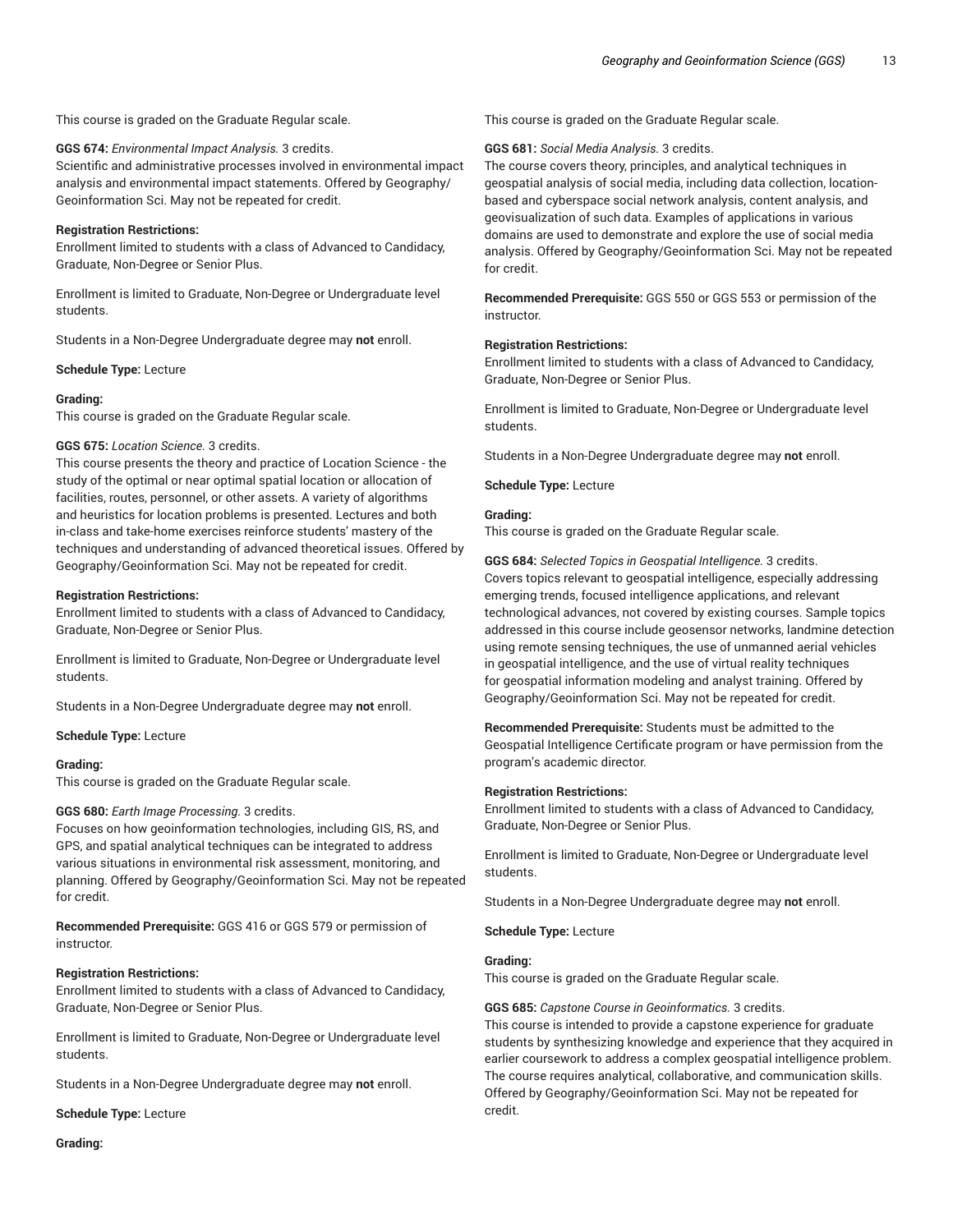**Recommended Prerequisite:** 12 credits in the geospatial intelligence certificate program or permission of program coordinator.

# **Registration Restrictions:**

Enrollment limited to students with a class of Advanced to Candidacy, Graduate, Non-Degree or Senior Plus.

Enrollment is limited to Graduate, Non-Degree or Undergraduate level students.

Students in a Non-Degree Undergraduate degree may **not** enroll.

**Schedule Type:** Lecture

# **Grading:**

This course is graded on the Graduate Regular scale.

**GGS 689:** *Seminar in Geographic Thought and Methodology.* 3 credits. Includes historical development of geographic thought and current philosophy of geography; rationale for various subfields; and geographic research techniques and methods of analysis. Offered by Geography/ Geoinformation Sci. May not be repeated for credit.

#### **Recommended Prerequisite:** GGS 560

#### **Registration Restrictions:**

Enrollment limited to students with a class of Advanced to Candidacy, Graduate, Non-Degree or Senior Plus.

Enrollment is limited to Graduate, Non-Degree or Undergraduate level students.

Students in a Non-Degree Undergraduate degree may **not** enroll.

**Schedule Type:** Seminar

#### **Grading:**

This course is graded on the Graduate Regular scale.

**GGS 692:** *Web-based Geographic Information Systems.* 3 credits. Management of geospatial data by means of a database system. Communication of geospatial data over the Internet using browserbased interfaces. Offered by Geography/Geoinformation Sci. May not be repeated for credit.

**Recommended Prerequisite:** GGS 550 or equivalent, or permission of instructor.

# **Registration Restrictions:**

Enrollment limited to students with a class of Advanced to Candidacy, Graduate, Non-Degree or Senior Plus.

Enrollment is limited to Graduate, Non-Degree or Undergraduate level students.

Students in a Non-Degree Undergraduate degree may **not** enroll.

#### **Schedule Type:** Lecture

#### **Grading:**

This course is graded on the Graduate Regular scale.

**GGS 695:** *Geography and Geoinformation Science Graduate Internship.* 1-6 credits.

Approved study programs with specific employers. Students and employer supervisors must demonstrate relevancy of study program to

degree requirements. Offered by Geography/Geoinformation Sci. May be repeated within the degree for a maximum 6 credits.

#### **Registration Restrictions:**

Enrollment limited to students with a class of Advanced to Candidacy, Graduate, Non-Degree or Senior Plus.

Enrollment is limited to Graduate, Non-Degree or Undergraduate level students.

Students in a Non-Degree Undergraduate degree may **not** enroll.

**Schedule Type:** Internship

# **Grading:**

This course is graded on the Graduate Regular scale.

**GGS 698:** *Directed Readings and Research.* 1-3 credits. Reading and research on specific topic under direction of faculty member. Notes: Written report required; oral exam and report may be required. Offered by Geography/Geoinformation Sci. May be repeated within the term for a maximum 12 credits.

#### **Registration Restrictions:**

Enrollment limited to students with a class of Advanced to Candidacy, Graduate, Non-Degree or Senior Plus.

Enrollment is limited to Graduate, Non-Degree or Undergraduate level students.

Students in a Non-Degree Undergraduate degree may **not** enroll.

#### **Schedule Type:** Lecture

**Grading:**

This course is graded on the Graduate Regular scale.

# **700 Level Courses**

**GGS 700:** *Comprehensive Exam.* 1 credit.

Preparation and completion for the comprehensive exam within the GGS department. Instructor should be the chair of the examination committee. The exam committee will specify exam content. Offered by Geography/ Geoinformation Sci. May be repeated within the degree for a maximum 12 credits.

#### **Registration Restrictions:**

Enrollment is limited to Graduate or Non-Degree level students.

Students in a Non-Degree Undergraduate degree may **not** enroll.

**Schedule Type:** Independent Study

# **Grading:**

This course is graded on the Graduate Special scale.

#### **GGS 704:** *Spatial Demography.* 3 credits.

Intermediate-level, population geography course discussing demographic concepts and spatial dimensions of population. Features various indices, measures, and models commonly used in human geography. Offered by Geography/Geoinformation Sci. May not be repeated for credit.

**Recommended Prerequisite:** Prior courses in quantitative methods and GIS recommended.

#### **Registration Restrictions:**

Enrollment is limited to Graduate or Non-Degree level students.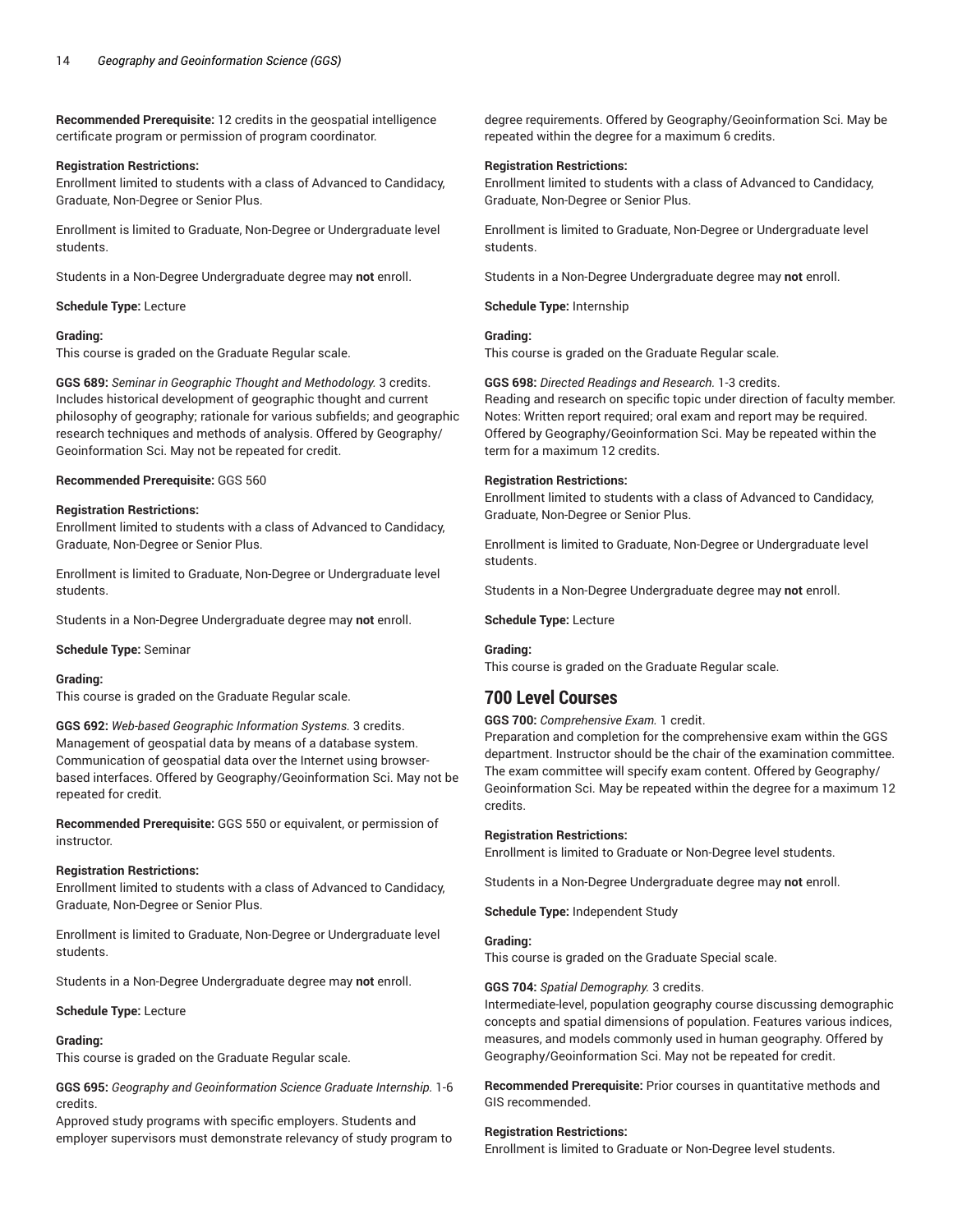Students in a Non-Degree Undergraduate degree may **not** enroll.

**Schedule Type:** Lecture

#### **Grading:**

This course is graded on the Graduate Regular scale.

#### **GGS 721:** *Biogeography.* 3 credits.

Provides broad understanding of how physical geography and environment influence spatial and temporal distribution of plants and animals on Earth's surface. Offered by Geography/Geoinformation Sci. May not be repeated for credit.

**Recommended Prerequisite:** Courses in ecology, chemistry, and geology.

#### **Registration Restrictions:**

Enrollment is limited to Graduate or Non-Degree level students.

Students in a Non-Degree Undergraduate degree may **not** enroll.

**Schedule Type:** Lecture

#### **Grading:**

This course is graded on the Graduate Regular scale.

**GGS 740:** *Hyperspectral Imaging Systems.* 3 credits.

Provides requisite materials to understand hyperspectral imaging technology and its many civilian and military applications. Emphasizes scientific principles involved and technology application to realworld imaging systems. Topics include hyperspectral concepts and system tradeoffs; data collection systems; calibration techniques; data processing techniques and software; classification methods; and case studies. Data processing techniques include N-dimensional space, scatterplots, spectral angle mapping, spectral mixture analysis, spectral matching, and mixture tuned matched filtering. Discusses ground, airborne, and spaceborne hyperspectral remote sensing systems. Offered by Geography/Geoinformation Sci. May not be repeated for credit.

**Recommended Prerequisite:** CSI 660 or equivalent, or permission of instructor.

#### **Registration Restrictions:**

Enrollment is limited to Graduate or Non-Degree level students.

Students in a Non-Degree Undergraduate degree may **not** enroll.

**Schedule Type:** Lecture

#### **Grading:**

This course is graded on the Graduate Regular scale.

**GGS 754:** *Earth Science Data and Advanced Data Analysis.* 3 credits. Covers accessing and applying Earth observations and remote-sensing data for Earth system science research and applications. Major topics are data formats, analysis and visualization tools, advanced data analysis methods, and data applications. Also covers combining innovative information technology techniques and Earth science data to set up online data centers for accessing data through the web. Offered by Geography/Geoinformation Sci. May not be repeated for credit. Equivalent to CSI 754.

**Recommended Prerequisite:** GGS 579 or permission of instructor.

# **Registration Restrictions:**

Enrollment is limited to Graduate or Non-Degree level students.

Students in a Non-Degree Undergraduate degree may **not** enroll.

**Schedule Type:** Lecture

# **Grading:**

This course is graded on the Graduate Regular scale.

#### **GGS 756:** *Physical Principles of Remote Sensing.* 3 credits.

Emphasizes fundamental physical and mathematical principles of remote sensing. Also provides overview of the current Earth Observation System as well as the National Polar-Orbiting Operational Environmental Satellite Systems (NPOESS), and NPOESS Preparatory Project missions. Offered by Geography/Geoinformation Sci. May not be repeated for credit.

**Recommended Prerequisite:** GGS 753 or permission of instructor.

#### **Registration Restrictions:**

Enrollment is limited to Graduate or Non-Degree level students.

Students in a Non-Degree Undergraduate degree may **not** enroll.

**Schedule Type:** Lecture

# **Grading:**

This course is graded on the Graduate Regular scale.

**GGS 759:** *Topics in Earth Systems Science.* 1-6 credits. Covers selected topics in Earth systems and global changes not covered in fixed-content Earth systems and global changes courses. Offered by Geography/Geoinformation Sci. May not be repeated for credit.

#### **Registration Restrictions:**

Enrollment is limited to Graduate or Non-Degree level students.

Students in a Non-Degree Undergraduate degree may **not** enroll.

**Schedule Type:** Lecture

#### **Grading:**

This course is graded on the Graduate Regular scale.

**GGS 760:** *Advanced Topics in Remote Sensing.* 3 credits. Content varies in the area of remote sensing. Offered by Geography/ Geoinformation Sci. May be repeated within the term for a maximum 12 credits.

**Recommended Prerequisite:** GGS 579 or GGS 680.

#### **Registration Restrictions:**

Enrollment is limited to Graduate or Non-Degree level students.

Students in a Non-Degree Undergraduate degree may **not** enroll.

**Schedule Type:** Lecture

# **Grading:**

This course is graded on the Graduate Regular scale.

**GGS 772:** *Cloud Geographic Information Systems.* 3 credits. Examines different aspects of science and technology in the context of distributed GIS. Includes general concepts, architecture, component design and development, and system integration as well as other advanced topics, including interoperability and agent-based GIS. Offered by Geography/Geoinformation Sci. May not be repeated for credit.

**Recommended Prerequisite:** Introductory course in GIS and some programming experience, or permission of instructor.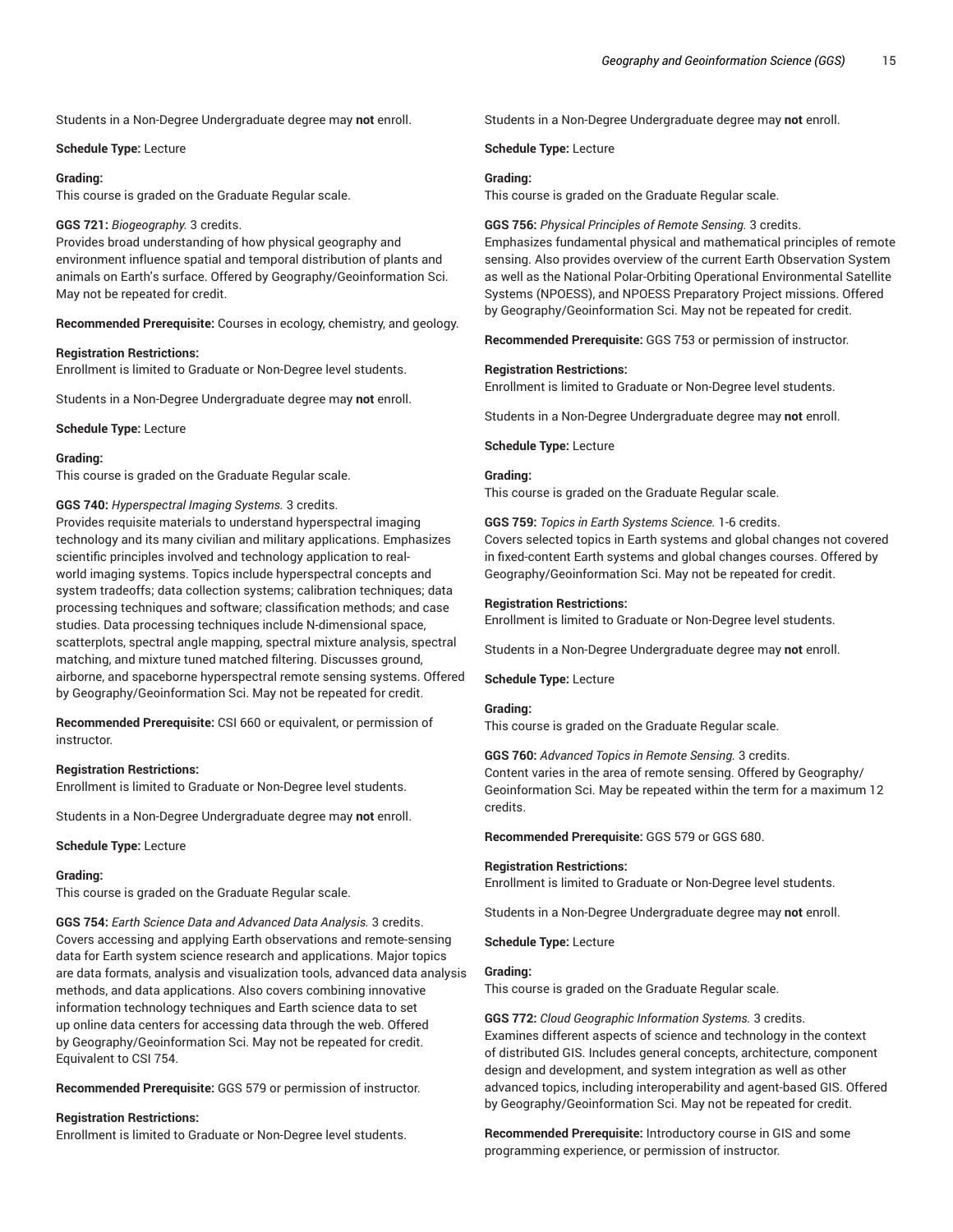# **Registration Restrictions:**

Enrollment is limited to Graduate or Non-Degree level students.

Students in a Non-Degree Undergraduate degree may **not** enroll.

**Schedule Type:** Lecture

# **Grading:**

This course is graded on the Graduate Regular scale.

**GGS 773:** *Interoperability of Geographic Information Systems.* 3 credits. Advanced course addressing theories, standards, and implementations of web-based interoperable geographic information systems for online data and information services. Reviews international standards, including OGC, and associated tools for interoperability. Offered by Geography/ Geoinformation Sci. May not be repeated for credit.

**Recommended Prerequisite:** GGS 754 and GGS 553, or a course in GIS.

# **Registration Restrictions:**

Enrollment is limited to Graduate or Non-Degree level students.

Students in a Non-Degree Undergraduate degree may **not** enroll.

**Schedule Type:** Lecture

# **Grading:**

This course is graded on the Graduate Regular scale.

**GGS 777:** *Remote Sensing Natural Hazards.* 3 credits.

Provides an overview of major natural hazards, their governing dynamics and remote-sensing techniques used to study, forecast, and mitigate hazards. Offered by Geography/Geoinformation Sci. May not be repeated for credit.

**Recommended Prerequisite:** GGS 579 or GGS 680; or permission of instructor.

#### **Registration Restrictions:**

Enrollment is limited to Graduate or Non-Degree level students.

Students in a Non-Degree Undergraduate degree may **not** enroll.

**Schedule Type:** Lecture

#### **Grading:**

This course is graded on the Graduate Regular scale.

**GGS 787:** *Scientific Data Mining for Geoinformatics.* 3 credits. Covers specialized data mining algorithms, geoscience data models, and data information systems. Emphasis on domain-specific data mining algorithms suitable for spatial data and spatio-temporal data with geoscience and geoinformatics applications. Introduces real geoscience data mining applications in detailed applications. Offered by Geography/ Geoinformation Sci. May not be repeated for credit.

**Recommended Prerequisite:** Competency in programming at the level of CSI 601-607 or permission of instructor.

# **Registration Restrictions:**

Enrollment is limited to Graduate or Non-Degree level students.

Students in a Non-Degree Undergraduate degree may **not** enroll.

**Schedule Type:** Lecture

**Grading:**

This course is graded on the Graduate Regular scale.

**GGS 791:** *Advanced Spatial Statistics.* 3 credits.

Advanced course focusing on analyzing georeferenced or spatial data represented as points or polygons. Addresses higher moments, point pattern analyses, and interpolations of points to surfaces. Includes spatial regression. Offered by Geography/Geoinformation Sci. May not be repeated for credit.

**Recommended Prerequisite:** GGS 560 or STAT 535/554, or permission of instructor.

# **Registration Restrictions:**

Enrollment is limited to Graduate or Non-Degree level students.

Students in a Non-Degree Undergraduate degree may **not** enroll.

**Schedule Type:** Lecture

# **Grading:**

This course is graded on the Graduate Regular scale.

**GGS 792:** *Seminar in Earth Systems Science.* 2 credits. Capstone experience. Seminars presented by faculty and students. Offered by Geography/Geoinformation Sci. May not be repeated for credit. Equivalent to EVPP 792.

**Recommended Prerequisite:** 15 Graduate Credits including CSI 655, GGS 656, and GGS 657, or permission of instructor.

# **Registration Restrictions:**

Enrollment is limited to Graduate or Non-Degree level students.

Students in a Non-Degree Undergraduate degree may **not** enroll.

**Schedule Type:** Seminar

# **Grading:**

This course is graded on the Graduate Regular scale.

**GGS 795:** *Seminar in Regional Analysis.* 3 credits.

Analyzes and synthesizes physical and cultural elements of geography in selected region. Should be taken near end of master's degree program. Provides opportunity to apply selective knowledge gained in previous systematic courses to specific region. Offered by Geography/ Geoinformation Sci. May not be repeated for credit.

# **Registration Restrictions:**

Enrollment is limited to Graduate or Non-Degree level students.

Students in a Non-Degree Undergraduate degree may **not** enroll.

**Schedule Type:** Seminar

# **Grading:**

This course is graded on the Graduate Regular scale.

**GGS 798:** *Research Project in Earth Systems Science.* 1-6 credits. Reading project chosen and completed under guidance of graduate faculty member resulting in acceptable technical report. Notes: For students enrolled in Earth Systems Science master's program. Offered by Geography/Geoinformation Sci. May be repeated within the degree for a maximum 6 credits.

**Recommended Prerequisite:** Admission to Earth Systems Science MS program, 12 graduate credits, and permission of instructor.